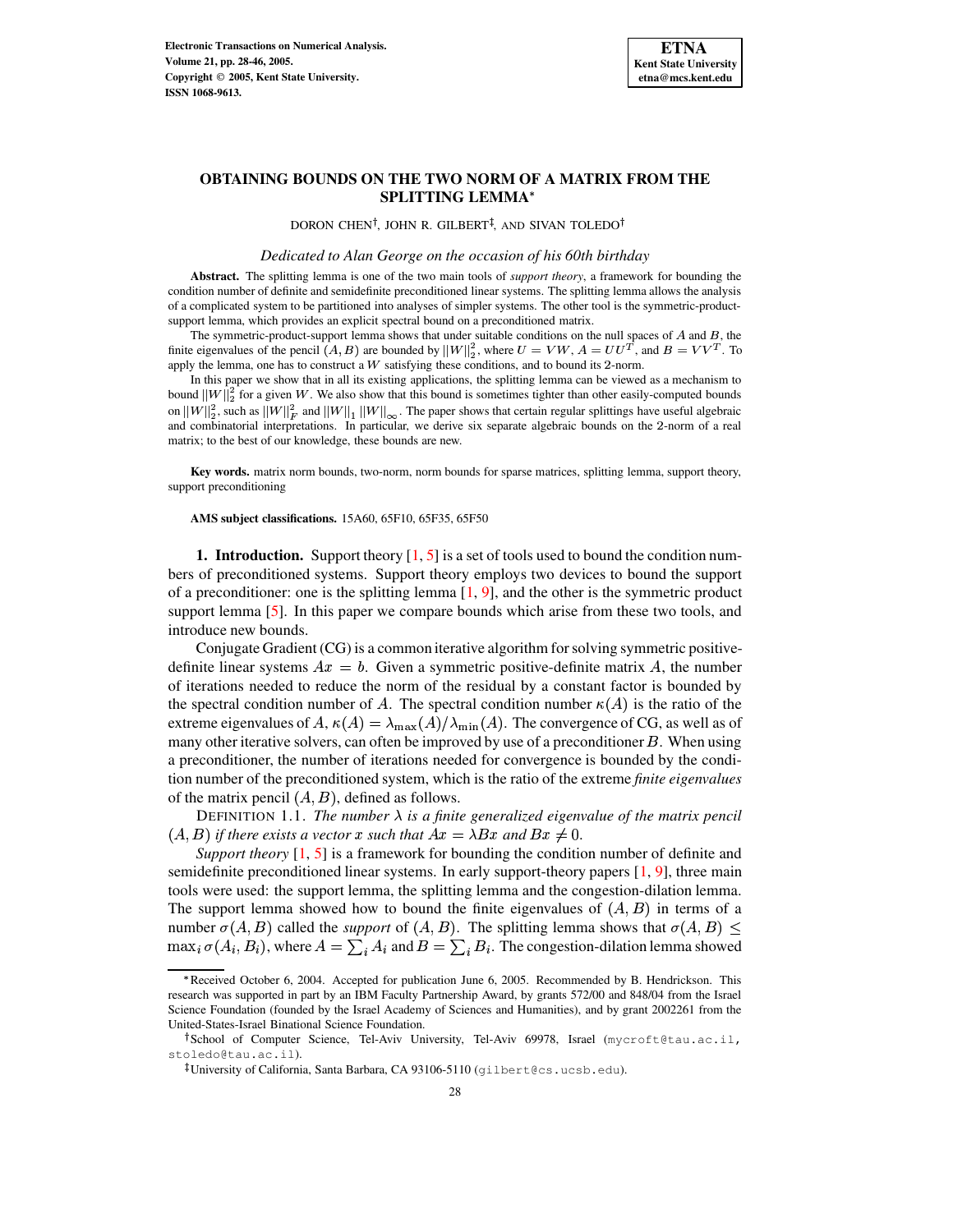**ETNA Kent State University etna@mcs.kent.edu**

how to directly bound  $\sigma(A_i, B_i)$  when  $A_i$  and  $B_i$  are particularly simple: when the graph of  $A_i$  consists of a single edge, and the graph of  $B_i$  is a simple path between that edge's endpoints<sup>[1](#page-1-0)</sup>. In these early papers all the matrices involved had to be diagonally dominant, but that is irrelevant for our paper. In essence, the splitting lemma allowed a complex problem to be broken into simple parts, and the congestion-dilation lemma allowed each part to be analyzed.

Boman and Hendrickson later presented support theory in a completely algebraic framework, which does not refer to graphs, paths, and so on [\[5\]](#page-18-0). Their framework still used the support lemma, but they replaced much of the rest with a single powerful lemma, the symmetric-product-support lemma. This lemma shows that under suitable conditions on the null spaces of A and B, the finite eigenvalues of the pencil  $(A, B)$  are bounded by  $||W||_2^2$ , where  $U = VW$ ,  $A = UU<sup>T</sup>$ , and  $B = VV<sup>T</sup>$ . To apply the lemma, one has to construct a  $W$  satisfying these conditions, and to bound its 2-norm. They also show that the bounds that were previously derived by the splitting and congestion-dilation lemmas can be directly obtained by applying their new lemma together with the norm bound  $||W||_2^2 \le ||W||_1 ||W||_{\infty}$ . It seemed that the splitting lemma was no longer useful.

However, recent results by Spielman and Teng again used the splitting lemma [\[14,](#page-18-2) [16\]](#page-18-3). What, then, is the role of the splitting lemma in the Boman-Hendrickson symmetric-product-support framework? This paper shows that in all its existing applications [\[1,](#page-17-0) [9,](#page-18-1) [14,](#page-18-2) [16\]](#page-18-3), the splitting lemma can be viewed as a mechanism to bound  $||W||_2^2$  for a given W. We also show that this bound is sometimes tighter than other easily-computed bounds on  $||W||_2^2$ , such as  $||W||_F^2$  and  $||W||_1||W||_{\infty}$ .

We also show that certain regular splittings have useful combinatorial interpretations. These interpretations can be exploited to construct and analyze graph algorithms for constructing preconditioners, such as the algorithms in  $[3, 9, 14, 16, 17]$  $[3, 9, 14, 16, 17]$  $[3, 9, 14, 16, 17]$  $[3, 9, 14, 16, 17]$  $[3, 9, 14, 16, 17]$  $[3, 9, 14, 16, 17]$  $[3, 9, 14, 16, 17]$  $[3, 9, 14, 16, 17]$  $[3, 9, 14, 16, 17]$ . In particular, one of these interpretations was used, with a different proof, in  $[14]$ .

Path embeddings have also been used to bound the smallest nonzero eigenvalue of Laplacian matrices. To do so, one embeds the complete graph in the target graph. Our bounds apply to embeddings of arbitrary graphs, so they are more general. However, special cases of some of our bounds have already been discovered in the more restricted case [\[7,](#page-18-6) [10,](#page-18-7) [11,](#page-18-8) [12,](#page-18-9) [13\]](#page-18-10).

This paper is organized as follows. The next section describes the basic results of support theory. Section [3](#page-3-0) proves the splitting lemma and shows that the symmetric-product-support lemma implies it. Section [4](#page-4-0) describes our main technical tools, orthonormal stretchings and fractional splittings. Section [5](#page-7-0) proposes two splitting heuristics and shows that they lead to new algebraic and combinatorial bounds on the  $2$ -norm of a matrix. Section [6](#page-15-0) shows two additional bounds on the 2-norm. Section [7](#page-16-0) quantifies the behavior of each one of the new norm bounds on an example. In particular, the example shows that the different bounds can be asymptotically different, some tight and some loose. Section [8](#page-17-1) presents our conclusions.

**2. Background.** This section provides key definitions and known lemmas that we use in the rest of the paper. We start with the definition of support and with the support lemma.

**2.1. Support.** DEFINITION 2.1. *The support*  $\sigma(A, B)$  of a matrix pencil  $(A, B)$  is the *smallest number*  $\tau$  *such that*  $\tau B - A$  *is positive semidefinite. If there is no such number, we take*  $\sigma(A, B) = \infty$ .

The importance of support numbers stems from the following lemma:

LEMMA 2.2. *(Support Lemma [\[9\]](#page-18-1))* If  $\lambda$  *is a finite generalized eigenvalue of*  $(A, B)$  *and B* is positive semidefinite and  $null(A) \subseteq null(B)$ , then  $\lambda \leq \sigma(A, B)$ . When  $\sigma(A, B)$  is finite,

<span id="page-1-0"></span><sup>&</sup>lt;sup>1</sup>The graph  $G_A$  of an n-by-n symmetric matrix A is a weighted graph  $G = (V, E, w)$ , where  $V =$  $\{1, 2, \ldots, n\}, E = \{(i, j): A_{ij} \neq 0\},\$ and the weight of an edge  $w(i, j)$  is  $w(i, j) = -A_{ij}$ .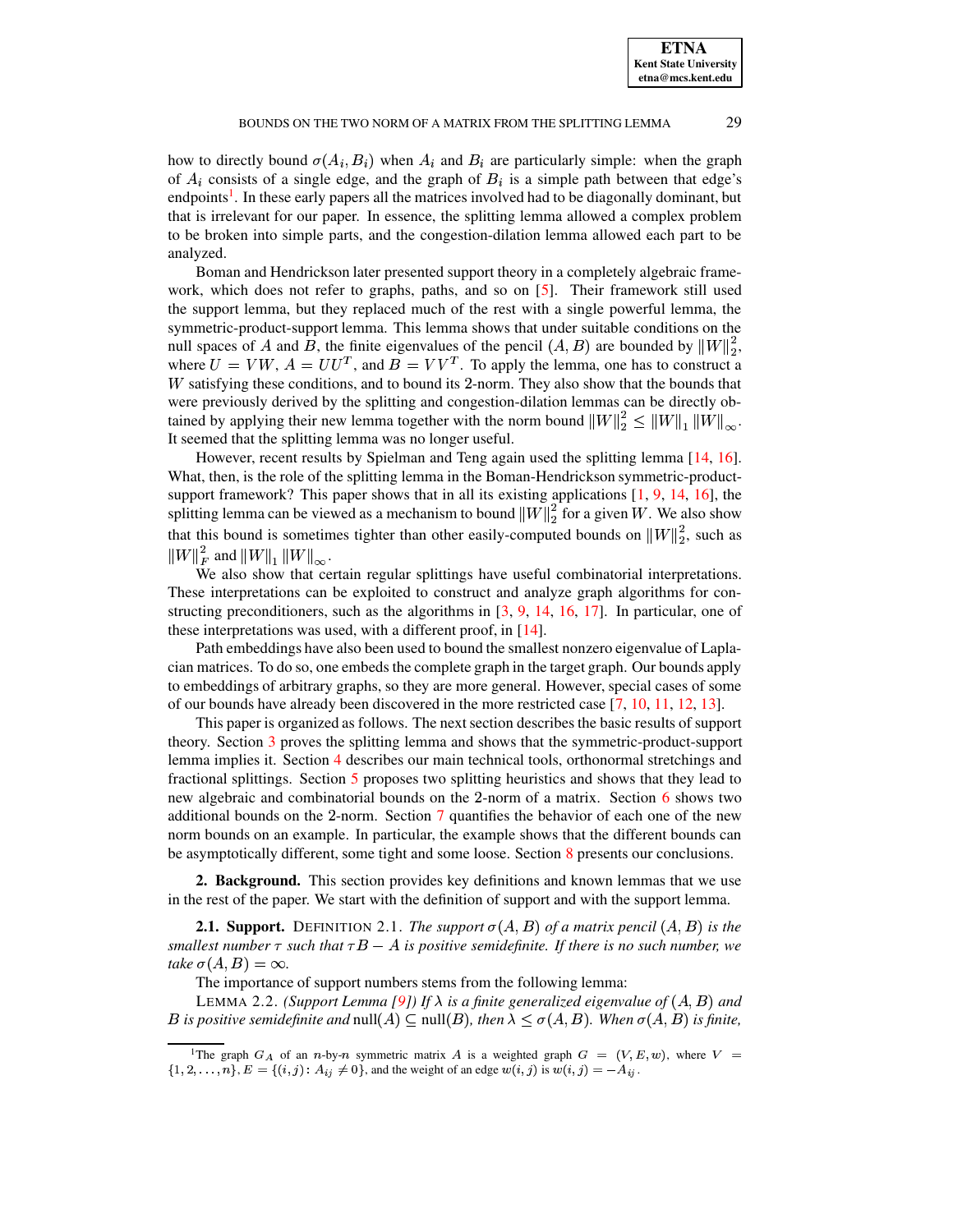<span id="page-2-0"></span>*the bound is tight.*

Next, we state the key result in Boman and Hendrickson's support framework.

LEMMA 2.3. *(Symmetric-product-support lemma [\[5\]](#page-18-0)) Suppose*  $U \in \mathbb{R}^{n \times k}$  *is in the range of*  $V \in \mathbb{R}^{n \times p}$ . *Then* 

$$
\sigma\left(UU^T, VV^T\right) = \min_{W} \|W\|_2^2 \text{ subject to } VW = U .
$$

**2.2. Combinatorial Interpretations of Support Bounds.** Lemma [2.3](#page-2-0) is often used after factoring the *n*-by-*n* coefficient matrix A into  $A = U U^T$ , where U is *n*-by-*m* and the preconditioner B into  $B = VV^T$ , where V is n-by-k (note that there are no special conditions on  $V$  and  $U$ ; they need not be triangular or orthogonal). Typically, the columns of  $U$  are *edge vectors* [\[3\]](#page-18-4), i.e. each column of  $U$  corresponds to one off-diagonal in the matrix  $A$ . Similarly, each column of  $V$  corresponds to one off-diagonal of  $B$ . This particular factorization is used when  $A$  and  $B$  are symmetric diagonally-dominant (SDD) matrices. A matrix A that can be decomposed into  $A = U U^T$  where U has at most two nonzeros per column is called a *factor-width-2* matrix; the properties of such matrices have been explored in  $[4, 6]$  $[4, 6]$  $[4, 6]$ . When A is factor-width-2 and has nonpositive offdiagonal entries, it is often called a weighted *Laplacian* matrix.

When A is decomposed into  $A = U U^T$  in this way, every column of U corresponds to an edge in the graph  $G_A$  of A or to a vertex in  $G_A$ , and similarly for  $B = VV^T$ . In this case, any matrix W satisfying  $U = VW$  can be seen as an *embedding* of  $G_A$  in  $G_B$ . Suppose that column *j* of *U* is an edge vector in  $G_A$  (otherwise it is a vertex vector). Then  $U_{:,j} = VW_{:,j}$ (we use Matlab notation, in which a colon represents all the possible indices). The nonzero entries in  $W_{:,j}$  specify a set of edge and vertex vectors in V. We say that the edge in  $G_A$ is embedded into this set of edges and vertices in  $G<sub>B</sub>$ . In some support preconditioners, the embedding is always of edges into simple paths and vertices into single vertices  $[1, 9, 17]$  $[1, 9, 17]$  $[1, 9, 17]$  $[1, 9, 17]$  $[1, 9, 17]$ . In other support preconditioners, some edges are embedded into up to two cycles and up to two paths  $[3]$ .

In fact, the analysis of the preconditioner usually goes in the other direction. One first shows that given A and B, there exists a "good" embedding of  $G_A$  into  $G_B$ . Then, from this embedding, one shows how to construct W. Finally, some bound on  $||W||_2^2$  is proven, and this bounds the finite spectrum of the preconditioned system. Common bounds on  $||W||_2^2$  that have been used in support preconditioners are  $||W||_2^2 \le ||W||_1 ||W||_{\infty}$ , which has been used implicitly in [\[1,](#page-17-0) [3,](#page-18-4) [9,](#page-18-1) [17\]](#page-18-5), and  $||W||_2^2 \le ||W||_F^2$ , which is used in [\[2\]](#page-17-2). In this setup, a good embedding is one that leads to a small norm bound, that is, to a small value for  $||W||_1 ||W||_{\infty}$ or  $||W||_F^2$ .

When  $W$  is an embedding of edges into simple paths and of vertices into vertices, the two bounds  $||W||_2^2 \le ||W||_1 ||W||_{\infty}$  and  $||W||_2^2 \le ||W||_F^2$  have useful combinatorial interpretations. The first can be interpreted as product of the worst dilation of a path times the worst congestion through an edge of  $G_B$ . Here the dilation of a path  $\pi$  between the endpoints of an edge  $e \in G_A$  is defined to be  $\sum_{e' \in \pi} |W_{e',e}|$ . The congestion through an edge  $e' \in G_B$  is defined to be  $\sum_{e' \in \sigma(e)} |W_{e',e}|$ , where  $\pi(e)$  is the path that embeds e. The bound  $||W||_2^2 \le ||W||_F^2$  can be interpreted as the sum of all the dilations of all the paths, but with a different definition for dilation,  $\sum_{e' \in \pi} W_{e',e}^2$ .

<span id="page-2-1"></span>**2.3. The Splitting Lemma.** We now state formally the Splitting Lemma, which is the focus of this paper.

LEMMA 2.4. *(The Splitting Lemma)* Let  $A = A_1 + A_2 + \ldots + A_q$  and let  $B = B_1 +$  $B_2 + \ldots + B_q$ . If all  $A_i$  and  $B_i$  are symmetric positive semidefinite, and if for each i,  $A_i$  is *in the range of*  $B_i$ , then  $\sigma(A, B) \leq \max_i \sigma(A_i, B_i)$ .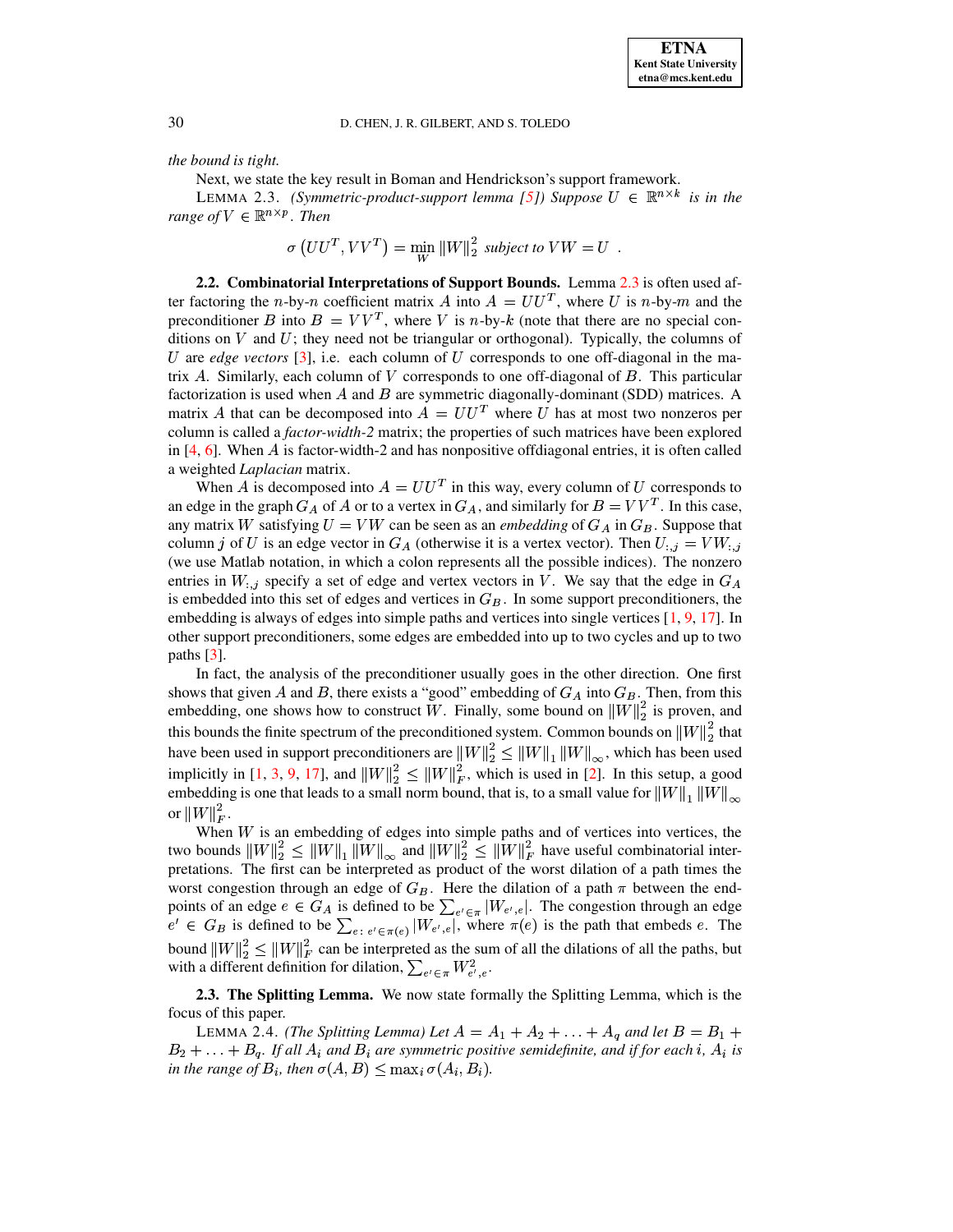Typically, this lemma is used by decomposing  $A$  into a sum of rank-1 matrices, each corresponding to one off-diagonal, and by decomposing  $B$  into path matrices, matrices that can be symmetrically permuted to a tridiagonal form, and which have only one nonzero irreducible block.

In the rest of this paper, we focus on symmetric positive semidefinite matrices, but we do not assume that they are diagonally-dominant (unless specified otherwise).

<span id="page-3-0"></span>3. The Symmetric Product Support Lemma Implies the Splitting Lemma. What is the relationship of the splitting lemma to the symmetric-product-support lemma? In this section we begin the study of this question. This section shows that the splitting lemma is weaker, in the sense that the symmetric-product-support lemma implies the splitting lemma. The following proof proves Lemma 2.4 using a straightforward application of the symmetricproduct support lemma.

*Proof.* Let  $A_i = U_i U_i^T$  and  $B_i = V_i V_i^T$  be arbitrary symmetric-product decompositions of  $A_i$  and  $B_i$ . Such a decomposition always exists, given our assumption that both matrices are symmetric positive semidefinite. For example, we can use the scaled eigenvectors of  $A_i$ as the columns of  $U_i$ , where the scaling is by the square root of the corresponding eigenvalue, and similarly for  $B_i$ . Let  $U_S$  be the concatenation of  $U_1, U_2, \ldots, U_q$  and  $V_S$  be the concatenation of  $V_1, V_2, \ldots, V_q$ . That is,

$$
U_S = \left( \begin{array}{cccc} U_1 & U_2 & U_3 & \cdots & U_q \end{array} \right) ,
$$

and similarly for  $V_S$ . Then  $U_S U_S^T = \sum_i U_i U_i^T = \sum_i A_i = A$ , and  $V_S V_S^T = B$ .

By the assumption that  $A_i$  is in the range of  $B_i$ , the factor  $U_i$  must be in the range of  $V_i$ . Therefore, there exists a  $W_i$  such that  $U_i = V_i W_i$ .

Let  $\hat{W}_i$  be the minimizer of  $\min_{W_i} ||W_i||_2$  subject to  $U_i = V_i W_i$ . By the Symmetric-Product Support lemma,  $\sigma(A_i, B_i) = ||\hat{W}_i||^2$ .

Let

$$
W = \left( \begin{array}{cccc} \hat{W_1} & & & \\ & \hat{W_2} & & \\ & & \ddots & \\ & & & \hat{W_q} \end{array} \right) \ .
$$

We claim that  $V_S W = U_S$ .

$$
V_{S}W = \begin{pmatrix} V_{1} & V_{2} & V_{3} & \cdots & V_{q} \end{pmatrix} \begin{pmatrix} \hat{W}_{1} & & & & \\ & \hat{W}_{2} & & & \\ & & \ddots & & \\ & & & \hat{W}_{q} \end{pmatrix}
$$
  
=  $\begin{pmatrix} V_{1}\hat{W}_{1} & V_{2}\hat{W}_{2} & V_{3}\hat{W}_{3} & \cdots & V_{q}\hat{W}_{q} \end{pmatrix}$   
=  $\begin{pmatrix} U_{1} & U_{2} & U_{3} & \cdots & U_{q} \end{pmatrix}$   
=  $U_{S}$ 

The norm of W is equal to  $\max_i ||\hat{W}_i||$ , so by the Symmetric-Product Support Lemma it follows that  $\sigma(A, B) \leq ||W||_2^2 = \max_i \left\|\hat{W}_i\right\|_2^2 = \max_i \sigma(A_i, B_i).$ Д

31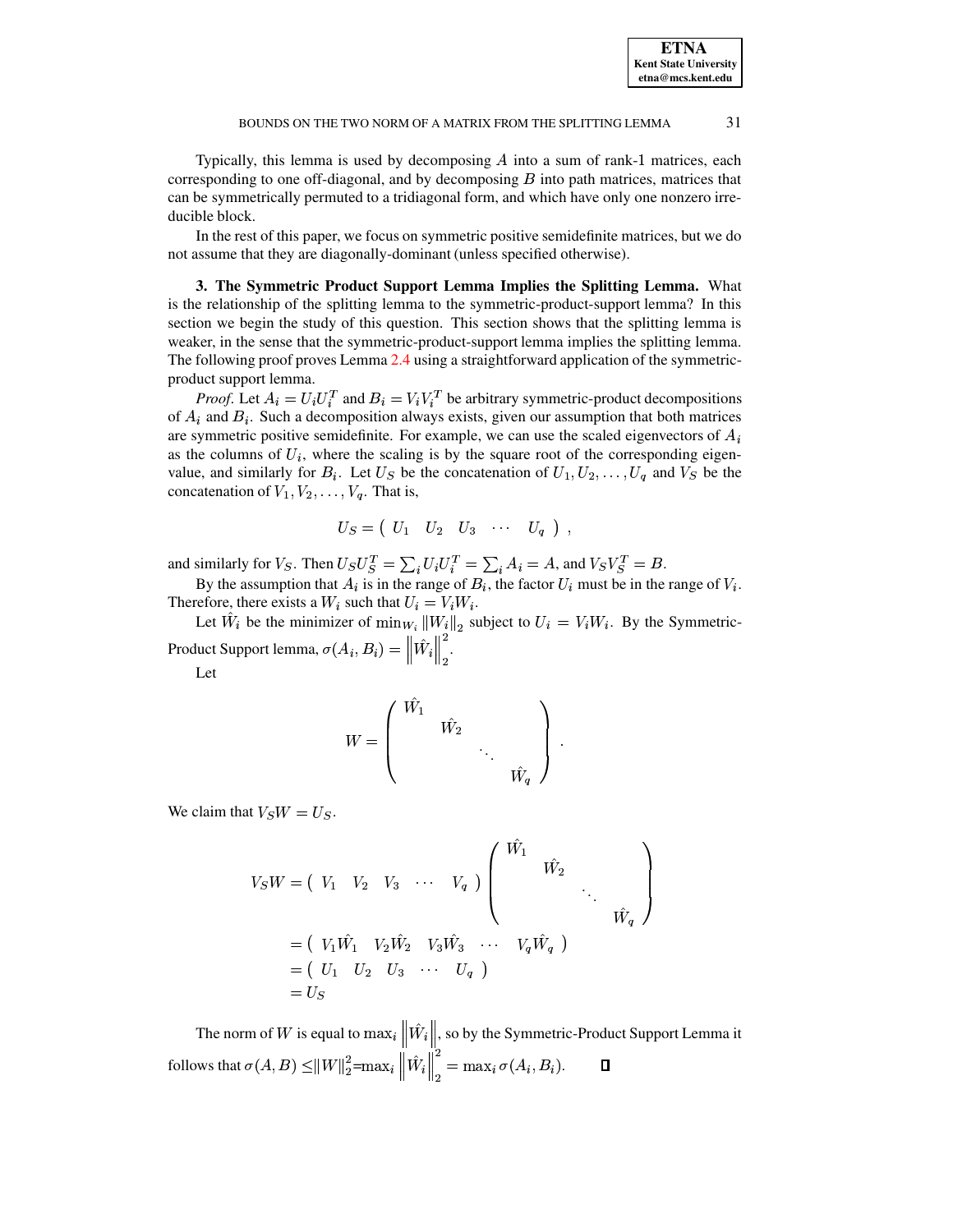<span id="page-4-0"></span>4. Splitting and Stretching. In this section we show a deeper connection between splitting and the symmetric-product-support lemma. We begin by defining an operation called orthonormal stretching, which allows us to obtain one symmetric-product-support triplet from another. We then show that an important class of splittings, the one which has been used almost exclusively in applications, can be interpreted as an orthonormal stretching. That is, splitting is usually a way to obtain one symmetric-product-support triplet from another, and in particular, to obtain a triplet in which computing  $||W||_2$  is easy.

4.1. Orthonormal Stretching. The orthonormal stretching of a symmetric-productsupport triplet  $(U, V, W)$  is a pair of matrices  $(S, \tilde{W})$ : a k-by- $\tilde{k}$  matrix S with orthonormal rows ( $SS^T = I$ ), and a matrix  $\tilde{W}$  such that  $W = S\tilde{W}$ .

Why is stretching important for support theory? Because, as the next lemma shows, the triplet  $(U, VS, W)$  is also a symmetric-product-support triplet, because various norms of  $\tilde{W}$ bound the corresponding norms of W and because  $\sigma(UU^T, VV^T) \leq \|\tilde{W}\|_{2}^2$ .

Therefore, orthonormal stretching is useful when it allows us to take a symmetric-productsupport triplet  $(U, V, W)$ , for which bounding the norm of W is difficult, and obtain a new triplet  $(U, VS, W)$ , for which bounding the norm of W is easier. The norm of W still bounds  $\sigma(UU^T, VV^T)$ , which in turn bounds the spectrum of the preconditioned linear system.

LEMMA 4.1. Let  $U = VW$ , and let S and  $\hat{W}$  be an orthonormal stretching of  $(U, V, W)$ , so  $W = SW$ . Then, using the notation  $\tilde{V} = VS$ , the following hold:

*I*.  $\tilde{V}\tilde{V}^T = V V^T$ 2.  $V = \tilde{V}S^T$ 3.  $U = \tilde{V} \tilde{W}$ <br>4.  $||W||_2 \le ||\tilde{W}||_2$ 5.  $\|W\|_F \le \left\|\tilde{W}\right\|_F^2$ <br>6.  $\|W\|_{\infty} \le \sqrt{\tilde{k}} \left\|\tilde{W}\right\|_{\infty}$ , where  $\tilde{k}$  is the number of columns in S. 7.  $\|W\|_1 \leq \sqrt{\tilde{k}} \left\| \tilde{W} \right\|_1$ 

<span id="page-4-1"></span>Proof. Most of the claims are nearly trivial.

- 1.  $\tilde{V}\tilde{V}^T = (VS)(S^TV^T) = V(SS^T)V = VV^T$ <br>
2.  $V = VI = V(SS^T) = (VS)S^T = \tilde{V}S^T$
- 
- 
- 3.  $U = VW = V(S\tilde{W}) = (VS)\tilde{W} = V\tilde{W}$ <br>
4.  $||W||_2 = ||S\tilde{W}||_2 \le ||S||_2 ||\tilde{W}||_2 = ||\tilde{W}||_2$ , because  $||S||_2 = 1$ .
- 5. To show that  $\|\tilde{W}\|_F \le \|\tilde{W}\|_F$ , we need only compare each column of W to the corresponding column in  $\tilde{W}$ . Let  $w_i$  ( $\tilde{w}_i$ ) be column j of W (of  $\tilde{W}$ ). Then  $w_i$  =  $S\tilde{w}_j$ , so  $||w_j||_2 = ||S\tilde{w}_j||_2 \leq ||S||_2 ||\tilde{w}_j||_2 = ||\tilde{w}_j||_2$ . Since the norm of each column of  $\tilde{W}$  is greater or equal to the norm of the corresponding column of W,  $\|W\|_F \leq \|\tilde{W}\|_F.$
- 6. Since  $W = S\tilde{W}$ , we have  $||W||_{\infty} = ||S\tilde{W}||_{\infty} \le ||S||_{\infty} ||\tilde{W}||_{\infty}$ . We prove the claim by bounding the  $\infty$ -norm of S,  $||S||_{\infty} = \max_i \sum_{j=1}^k |S_{ij}|$ . Each row in S is a size-k vector with unit norm. Let sum(v) be the sum of the absolute values of the entries of a vector v. It is easy to show that the maximum of sum(v), over all the vectors  $v$  with norm 1, is obtained when all the entries of  $v$  are equal. The sum of the entries, for the maximal vector, is the square root of the size of the vector. Therefore, for any row *i* of S we have  $\sum_{i=1}^{\tilde{k}} |S_{ij}| \leq \sqrt{\tilde{k}}$ , so  $||S||_{\infty} \leq \sqrt{\tilde{k}}$ , which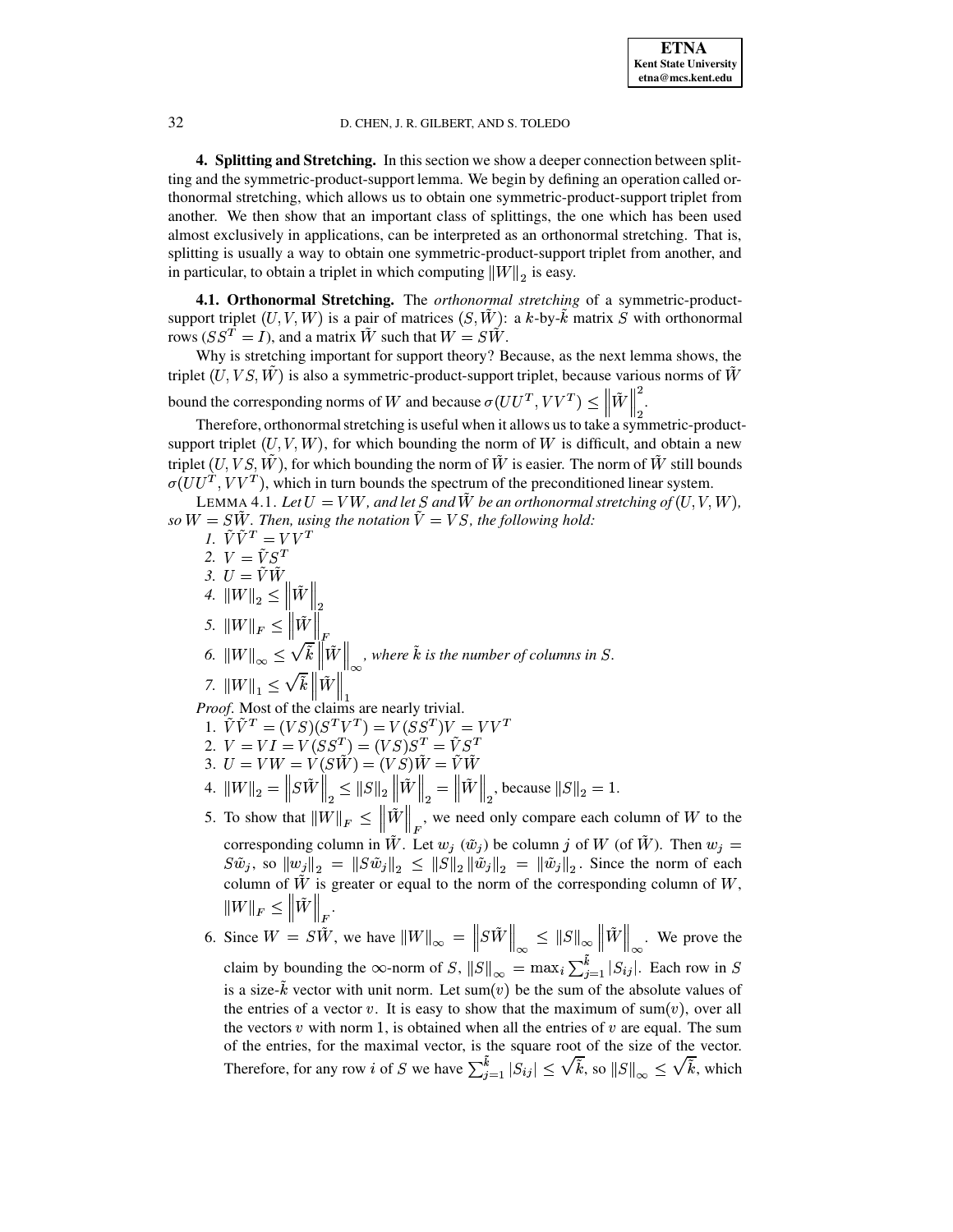proves the claim.

7. Let S' be a completion of S to a  $\hat{k}$ -by- $\hat{k}$  orthonormal matrix. Then  $||S||_1 \le ||S||_1$ because

$$
||S||_1 = \max_j \sum_{i=1}^k |S_{ij}| = \max_j \sum_{i=1}^k |S'_{ij}| \le \max_j \sum_{i=1}^{\tilde{k}} |S'_{ij}| = ||S'||_1.
$$

An equivalent argument to that of claim 6 shows that  $||S'||_1 \leq \tilde{k}$ , which proves the claim.

 $\Box$ 

But how do we find a useful orthonormal stretching  $(S, \tilde{W})$ , a stretching for which the norm of W is easy to bound? The next part of this section shows that in many cases, splitting can be interpreted as such a stretching.

**4.2. Orthonormal Stretching Via Fractional Splitting.** In this section we explain the connection between the orthonormal stretching and splitting.

DEFINITION 4.2. A splitting set for an n-by-m matrix U and an n-by-k matrix V is a set  $D_1, D_2, ..., D_m$  of k-row matrices satisfying<br>  $\bullet \sum_{j=1}^m D_j D_j^T = I$ , and<br>  $\bullet$  for each j,  $U_{:,j}$  is in the range of  $VD_j$ .

- 
- 

LEMMA 4.3. Let  $D_1, D_2, ..., D_m$  be a splitting set for U and V. Then  $A_j = (U_{:,j})(U_{:,j})^T$ <br>and  $B_j = (VD_j)(VD_j)^T$  is a splitting of  $A = UU^T$  and  $B = VV^T$  in the sense of the<br>splitting lemma. That is,  $A = \sum_{i=1}^m A_i$ ,  $B = \sum_{i=1}^m B_i$ 

$$
\sum_{j=1}^{m} B_i = \sum_{j=1}^{m} (VD_j) (VD_j)^T
$$

$$
= \sum_{j=1}^{m} V D_j D_j^T V^T
$$

$$
= V \left( \sum_{j=1}^{m} D_j D_j^T \right) V^T
$$

$$
= V V^T
$$

$$
= B
$$

Since for each j,  $U_{i,j}$  is in the range of  $VD_j$ , each  $A_j$  is in the range  $B_j$ . Д

A splitting set can be difficult to construct, due to the second condition in its definition. But a W satisfying  $U = VW$  offers an opportunity to create a special family of splitting sets.

DEFINITION 4.4. Let U be an n-by-m matrix, V an n-by-k matrix, and W a k-by-m matrix such that  $U = VW$ . A fractional splitting set for U, V, and W is a set of k-by-k diagonal matrices  $D_1, D_2, \ldots, D_m$  satisfying the following conditions.

- The indices of the nonzero diagonal entries in  $D_j$  is the set  $\{i: W_{i,j} \neq 0\}$ .
- $\sum_{j=1}^{m} D_j D_j^{\underline{T}} = I.$

LEMMA 4.5. A fractional splitting set is a splitting set.

*Proof.* We need to show that for each j,  $U_{:,j}$  is in the range of  $VD_j$ . Let  $D_j^+$  be the Moore-Penrose pseudo-inverse of  $D_j$ . Since  $D_j$  is diagonal,  $D_j^+$  is also diagonal, with

$$
(D_j^+)_i = \begin{cases} (D_j)^{-1}_i & (D_j)_{ii} \neq 0\\ 0 & \text{otherwise} \end{cases}
$$

33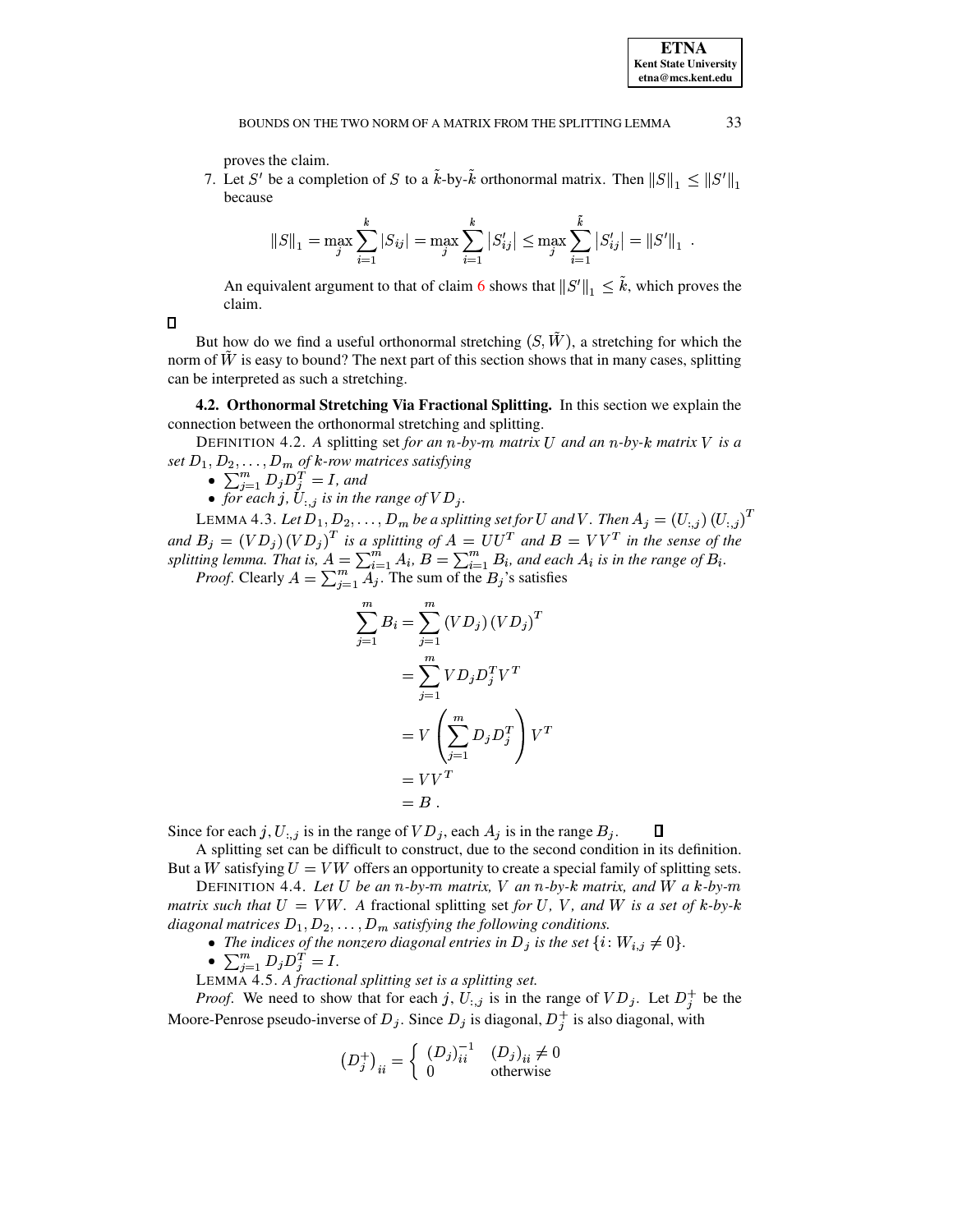(see, for instance, [8, Section 5.5.4]). The matrix  $D_j D_j^+$  is diagonal with zeros and ones on the diagonal, with ones in positions that correspond to nonzeros in  $W_{:,j}$ . Therefore,  $D_j D_j^+ W_{:,j} = W_{:,j}$ , so  $VD_j D_j^+ W_{:,j} = VW_{:,j}$ . Therefore,

$$
VD_{j} (D_j^+ W_{:,j}) = VW_{:,j} = U_{:,j} ,
$$

which proves the claim.  $\Box$ 

We now show that a fractional splitting set defines not only a splitting of  $A$  and  $B$ , but also an orthonormal stretching of  $V$  and  $W$ . We begin by showing how to derive  $S$  from the  $D_i$ 's.

<span id="page-6-0"></span>LEMMA 4.6. Let  $D_1, D_2, \ldots, D_m$  be a splitting set. Then the concatenation S of the  $D_j$ 's,  $S = \begin{pmatrix} D_1 & D_2 & D_3 & \cdots & D_m \end{pmatrix}$  has orthonormal rows (the concatenation matrix S consists of the columns of  $D_1$  followed by the columns of  $D_2$ , and so on).

*Proof.*  $SS^T = \sum_{j=1}^m D_j D_j^T = I$ .

Clearly, the proof of the previous lemma only relies on one of the two conditions that splitting sets must satisfy.

Next, we show how to construct  $W$ . The example in the beginning of Section 5 illustrates this construction.

<span id="page-6-1"></span>LEMMA 4.7. Let  $D_1, D_2, \ldots, D_m$  be a fractional splitting set for some U, V, and W, and let S be defined as in Lemma 4.6. Let

$$
\tilde{W}_{:,j} = \left( \begin{array}{cccccc} 0 \; ; & 0 \; ; & \cdots & 0 \; ; & D_{j}^{+}W_{:,j} \; ; & 0 \; ; & \cdots & 0 \; ; & 0 \end{array} \right).
$$

where  $0$  denotes the  $k$ -by-1 zero vector. (We use the Matlab notation: a semicolon denotes stacking blocks, so  $(A ; B) = (A^T B^T)^T$ .) That is, in the first column of  $\tilde{W}$  the first k elements are  $D_1^+W_{1,1}$  and the rest are zeros. The second column of  $\tilde{W}$  starts with k zeros, then the elements of  $D_2^+W_{1,2}$ , followed by zeros, and so on. Then  $W = S\tilde{W}$ .

*Proof.* We prove the lemma column by column,

$$
(S\tilde{W})_{:,j} = SW_{:,j}
$$
\n
$$
= (D_1 \ D_2 \ \cdots \ D_{j-1} \ D_j \ D_{j+1} \ \cdots \ D_{m-1} \ D_m) \begin{pmatrix} 0 \\ 0 \\ \vdots \\ 0 \\ D_j^+ W_{:,j} \\ 0 \\ \vdots \\ 0 \\ 0 \end{pmatrix}
$$
\n
$$
= \left(\sum_{i \neq j} D_i \cdot 0\right) + D_j D_j^+ W_{:,j}
$$
\n
$$
= 0 + W_{:,j}.
$$

 $\Box$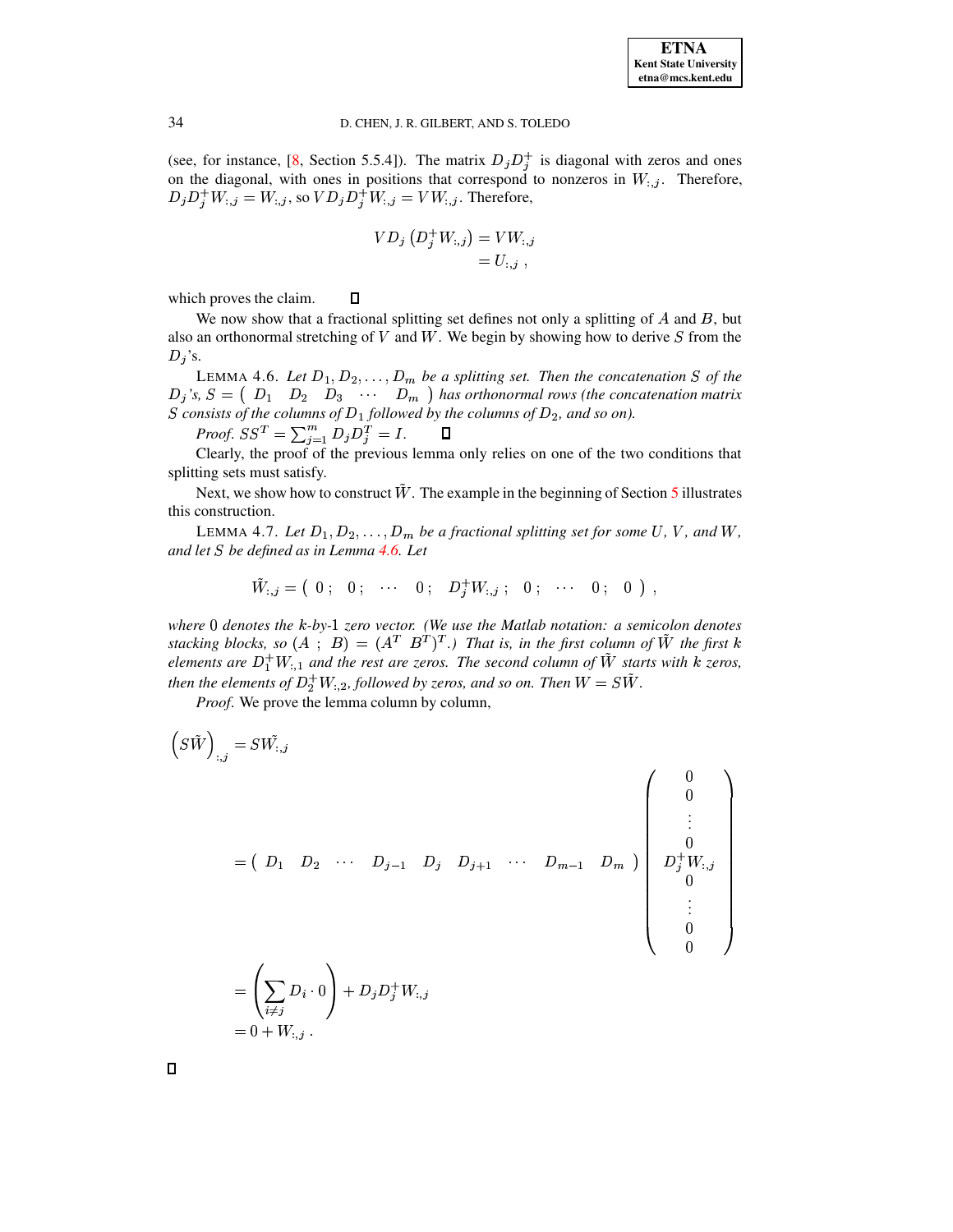<sup>Ð</sup>

<sup>Ð</sup>

An important benefit of using a fractional splitting to define an orthonormal stretching  $(S, \tilde{W})$  is that the 2-norm of  $\tilde{W}$  is easy to compute.

**LEMMA 4.8.** Let  $(S, \hat{W})$  be an orthonormal stretching defined by a fractional splitting *as in Lemmas [4.6](#page-6-0) and [4.7.](#page-6-1) Then*

$$
\left\|\tilde{W}\right\|_2 = \max_{j=1}^m \left\|\tilde{W}_{:,j}\right\|_2.
$$

*Proof.* By the construction of  $\tilde{W}$  given in Lemma [4.7](#page-6-1) it is clear that its columns are orthogonal. П

In general, splittings and symmetric products are not isomorphic. A splitting  $A = \sum A_i$ and  $B = \sum B_i$  does not define symmetric products  $A = U U^T$  and  $B = V V^T$ , not even implicitly. Also, a symmetric-product-support triplet does not define a splitting. But we have shown that an important class of splittings does define an orthonormal stretching, a way to get one symmetric-product-support triplet from another.

In most of the applications of the splitting lemma  $[9, 1, 14, 16]$  $[9, 1, 14, 16]$  $[9, 1, 14, 16]$  $[9, 1, 14, 16]$  $[9, 1, 14, 16]$  $[9, 1, 14, 16]$  $[9, 1, 14, 16]$ , there is also a symmetricproduct representation of  $A$  and  $B$ , a representation using edge and vertex vectors, and an implicit W. Furthermore, in these applications, the splitting of  $A$  and  $B$  can almost always be interpreted as a fractional splitting set  $D_1, \ldots, D_m$  of the symmetric-product factors U and  $V$ . In all of these cases, the splitting can be interpreted as an orthonormal stretching of a symmetric-product-support triplet.

Before we conclude this section, we show that for orthonormal stretchings derived from fractional splitting sets, one of the norm-bounds on  $\tilde{W}$  can be tightened.

LEMMA 4.9. Let  $(S, \tilde{W})$  be an orthonormal stretching of  $(U, V, W)$ , derived from a *fractional splitting set, as defined in Lemmas [4.6](#page-6-0) and [4.7.](#page-6-1) Then*  $\|W\|_{1} \leq \|W\|$  *.* 

*Proof.* We show that  $||S||_1 \leq 1$ . By definition,  $||S||_1 = \max_j \sum_{i=1}^k |S_{ij}|$ . By the construction of S in Lemma [4.6,](#page-6-0) each column of S is a column of one of the  $D_i$ 's. Each column of  $D_i$  has exactly one nonzero. Because  $\sum_i D_i D_i^T = I$ , that nonzero must be no larger than 1 in absolute value. Therefore, each column of  $S$  has exactly one nonzero no larger than 1 in absolute value, which proves the claim that  $||S||_1 \leq 1$ . Therefore  $||W||_1 =$  $\left\|SW\right\|_1 \leq \left\|S\right\|_1 \left\|W\right\|_1 \leq \left\|W\right\|_1.$ 

 $\mathbf{H}$ Note that whenever each column of S has a single nonzero,  $||W||_1 \leq ||W||$ , even if <sup>Ð</sup>  $\tilde{W}$  was not derived from a fractional splitting set. In particular, the 1-norm bound given <sup>Ð</sup> in the previous lemma may hold even when the columns of  $\tilde{W}$  are not orthogonal. When  $(S, W)$  are obtained from a fractional splitting set, the bound  $||W||_2^2 \le ||W||_1 ||W||_{\infty} \le$  $\mathcal{N}k \|W\|_{1} \|W\|_{2}$  is not particularly useful, because we can directly compute  $\|W\|_{2}$ . But in more general cases this bound may be useful.

<span id="page-7-0"></span>**5. How to Split.** The choice of  $D_j$ 's in a fractional splitting can have a profound influence on how close  $\|W\|_2$  is to  $\|W\|$ is to  $\|W\|_2$ . We use a fractional splitting because  $\|W\|_2$  is easy is easy to compute and it bounds  $||W||_2$ . In this section we show that a poor choice of  $D_j$ 's can lead to  $\|W\|_2$  being so large that it teaches us nothing about  $\|W\|_2$ . We also suggest two simple and efficient heuristics to find splittings with a small  $||W||$ . From one of these heuristics we ob- $\mathbb{E}$  and the combinatorial bounds on support preconditioners; one of these bounds was already suggested in a more general form by Spielman and Teng [\[14\]](#page-18-2) using an entirely different proof, and the other is new.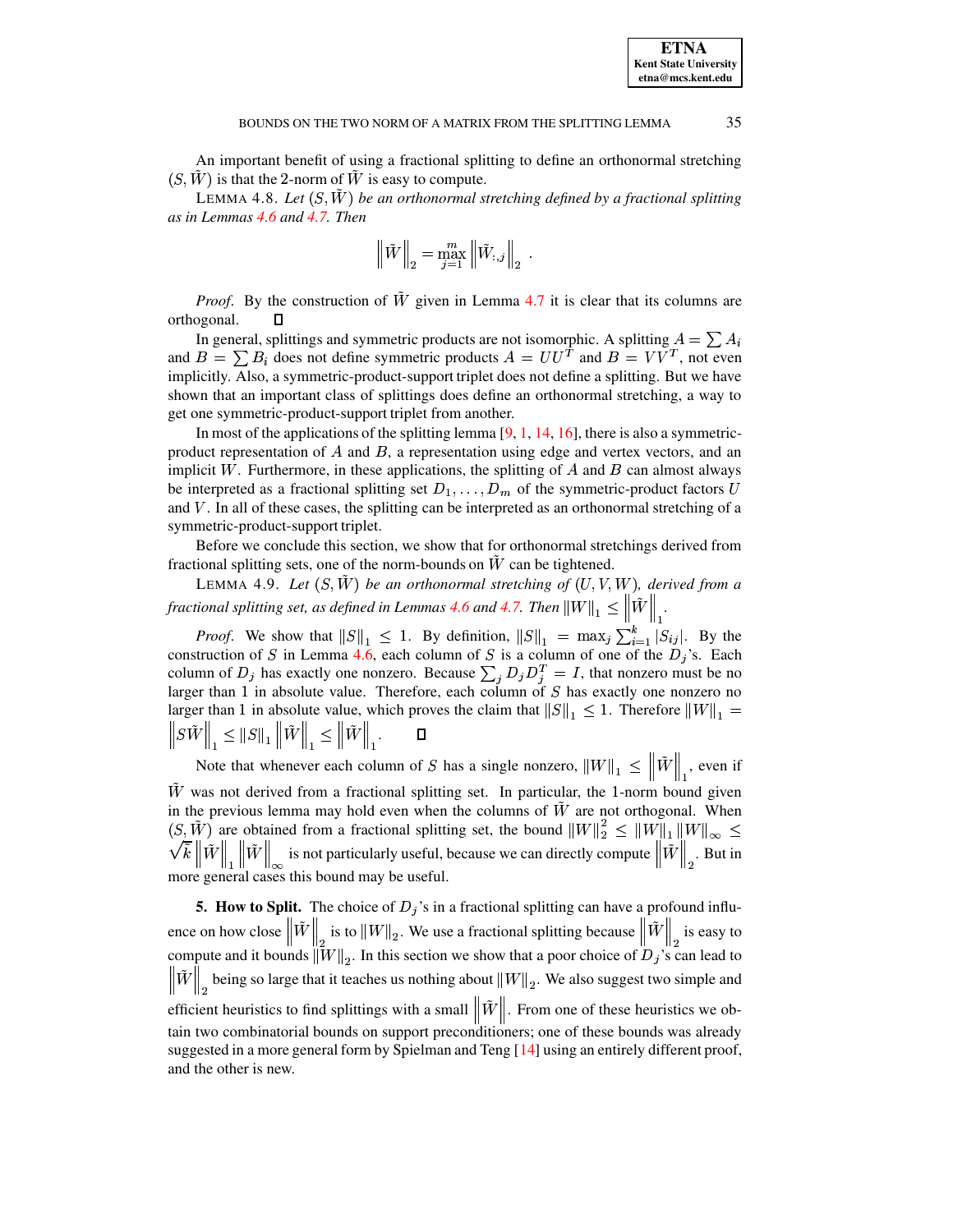**ETNA Kent State University etna@mcs.kent.edu**

and the state of the state of the state of

## 36 D. CHEN, J. R. GILBERT, AND S. TOLEDO

**5.1. An Example.** We first show that if the choice of splitting is poor, then the resulting norm bound is useless. Let

$$
A = \begin{pmatrix} 2 & -1 & -1 \\ -1 & 2 & -1 \\ -1 & -1 & 2 \end{pmatrix}, U = \begin{pmatrix} 1 & 0 & 1 \\ -1 & 1 & 0 \\ 0 & -1 & -1 \end{pmatrix}
$$

$$
B = \begin{pmatrix} 1 & -1 & 0 \\ -1 & 2 & -1 \\ 0 & -1 & 1 \end{pmatrix}, V = \begin{pmatrix} 1 & 0 \\ -1 & 1 \\ 0 & -1 \end{pmatrix}.
$$

To complete  $U$  and  $V$  to a symmetric-product-support triplet, we use

$$
W = \left(\begin{array}{ccc} 1 & 0 & 1 \\ 0 & 1 & 1 \end{array}\right) \; .
$$

The 2-norm of W is  $||W||_2 = \sqrt{3}$ .

We now split  $A$  and  $B$  using the following fractional support set,

$$
D_1 = \begin{pmatrix} \epsilon & 0 \\ 0 & 0 \end{pmatrix}, D_2 = \begin{pmatrix} 0 & 0 \\ 0 & 1/\sqrt{2} \end{pmatrix}, D_3 = \begin{pmatrix} \sqrt{1-\epsilon^2} & 0 \\ 0 & 1/\sqrt{2} \end{pmatrix},
$$

where  $\epsilon > 0$  is small. Therefore,

$$
S = \left( \begin{array}{cccc} D_1 & D_2 & D_3 \end{array} \right) = \left( \begin{array}{cccc} \epsilon & 0 & 0 & 0 & \sqrt{1-\epsilon^2} & 0 \\ 0 & 0 & 0 & 1/\sqrt{2} & 0 & 1/\sqrt{2} \end{array} \right) \; .
$$

We now construct  $\tilde{W}$  according to lemma [4.7,](#page-6-1) starting with the pseudo-inverses,

$$
D_1^+ = \begin{pmatrix} 1/\epsilon & 0 \\ 0 & 0 \end{pmatrix} , D_2^+ = \begin{pmatrix} 0 & 0 \\ 0 & \sqrt{2} \end{pmatrix} , D_3^+ = \begin{pmatrix} 1/\sqrt{1-\epsilon^2} & 0 \\ 0 & \sqrt{2} \end{pmatrix} ,
$$

so

$$
\tilde{W} = \begin{pmatrix} 1/\epsilon \\ 0 \\ 0 \\ \sqrt{2} \\ 1/\sqrt{1-\epsilon^2} \\ \sqrt{2} \end{pmatrix}.
$$

For small  $\epsilon, \left\|W\right\|_2 = 1/\epsilon$  is arbitrarily large, so it is not a useful bound on  $\left\|W\right\|_2 = \sqrt{3}.$  $\mathbb{D}$   $\mathbb{D}$   $\mathbb{D}$   $\mathbb{D}$ 

Clearly,  $\epsilon = 1/\sqrt{2}$  is a better choice than a small  $\epsilon$ , yielding a  $||W||_2 = 2$ , still not completely tight, but better. In this case, a fractional splitting can actually achieve  $\|W\|_2 =$ <sup>Ð</sup> <sup>Ð</sup>  $\|W\|_2 = \sqrt{3}$ . Let

$$
S = \begin{pmatrix} \sqrt{1/3} & 0 & 0 & 0 & \sqrt{2/3} & 0 \\ 0 & 0 & 0 & \sqrt{1/3} & 0 & \sqrt{2/3} \end{pmatrix},
$$

so

$$
\tilde{W} = \begin{pmatrix} \sqrt{3} & & & \\ 0 & & & \\ & 0 & & \\ & & \sqrt{3} & \\ & & & \sqrt{3/2} \\ & & & & \sqrt{3/2} \end{pmatrix} = \begin{pmatrix} \sqrt{3} & 0 & 0 & \\ 0 & 0 & 0 & \\ 0 & 0 & 0 & \\ 0 & \sqrt{3} & 0 & \\ 0 & 0 & \sqrt{3/2} & \\ 0 & 0 & 0 & \sqrt{3/2} \end{pmatrix}.
$$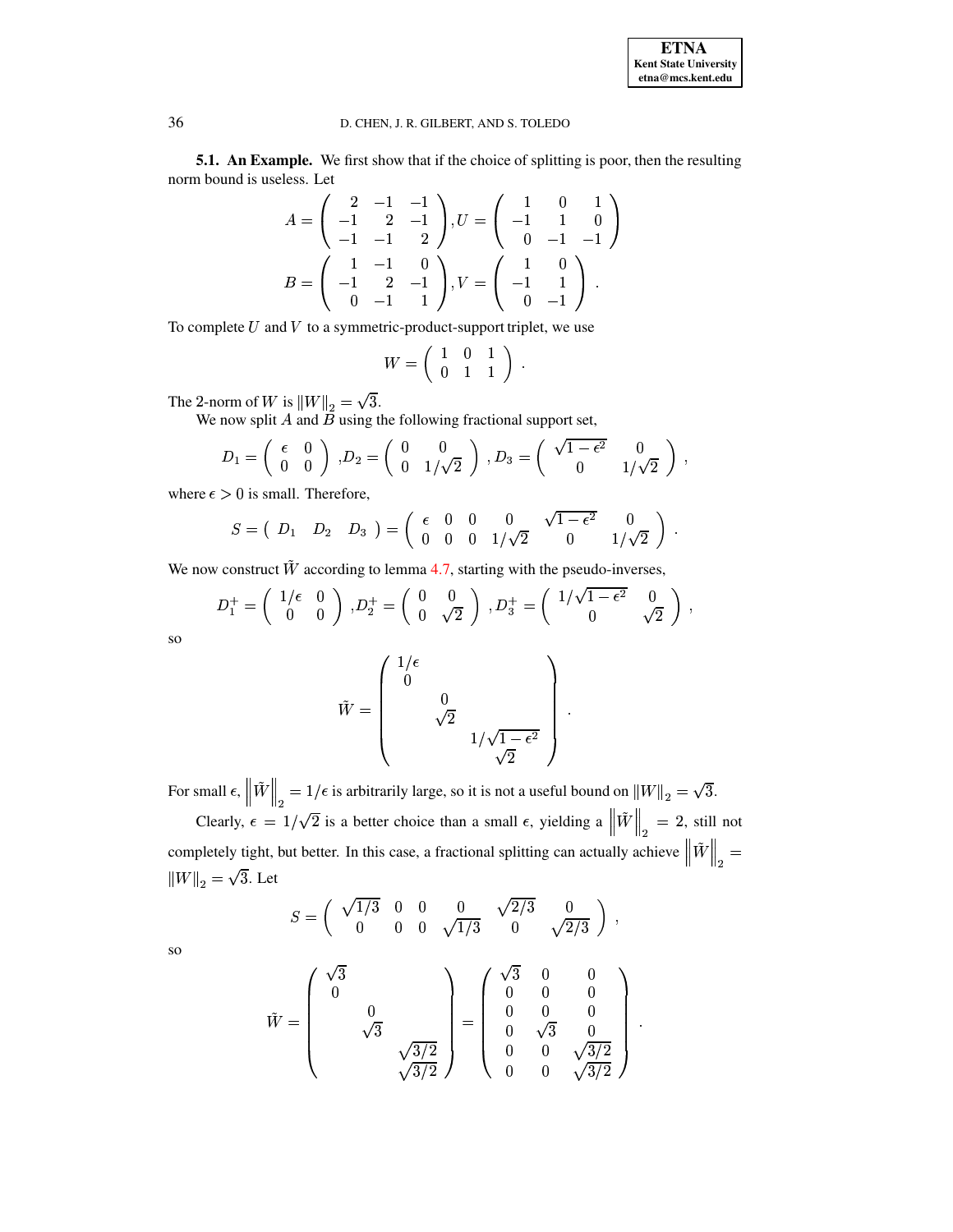(We show  $W$  twice, with and without all the zeros, to emphasize the structure of its columns.) Still, the  $\epsilon$ -example shows that a poor splitting yields useless bounds.

**5.2.** The Rowwise Heuristic . When  $W = S\tilde{W}$ , row i in W is a linear combination of a set of rows in W, where the coefficients of the linear combinations come from row  $i$  in  $S$ . When  $(S, \tilde{W})$  is an orthonormal stretching derived from a fractional splitting set, the row sets that combine to form rows of  $W$  are disjoint. This is a consequence of the fact that columns in  $S$  have no more than a single nonzero. Therefore such stretchings map disjoint sets of rows of  $\tilde{W}$  to the rows of  $W$ .

The first heuristic that we propose finds a fractional splitting that ensures that the 2-norm of each nonzero row of W that maps onto row i in W is exactly  $||W_{i}||_2$ . This ensures, in a heuristic way, that  $\tilde{W}$  is not too large.

Here is another way to interpret this heuristic. Under an orthonormal stretching derived from a fractional splitting set, each nonzero in W is mapped into a nonzero in  $\hat{W}$ . The rowwise heuristic ensures that all the nonzeros in  $\ddot{W}$  that map to nonzeros in row i of W have the same magnitude.

<span id="page-9-1"></span>LEMMA 5.1. Let us define m diagonal matrices, such that the  $(i, i)$  value in the j-th *matrix is*

$$
(D_j)_{i,i} = \frac{W_{i,j}}{\|W_{i,:}\|_2} \; .
$$

*Then the*  $D_j$ 's are a fractional splitting set for W.

*Proof.* Clearly, the indices of the nonzero diagonal entries in  $D_j$  is the set  $\{i: W_{i,j} \neq 0\}$ . We need to show that  $\sum_{i=1}^{m} D_i D_i^T = I$ . A sum of diagonal matrices is also diagonal. Therefore,  $\sum_{i=1}^m D_i D_i^T = \sum_{i=1}^m D_i^2$  is diagonal. We need only show that each diagonal entry in  $\sum_{i=1}^{n} D_i^2$  is 1. By definition, the  $(i, i)$  entry in  $D_i$  is  $W_{i,j}/||W_{i,:}||_2$ . The  $(i, i)$  entry in  $\sum_{i=1}^m D_i^2$  is

$$
\sum_{j=1}^m \frac{W_{i,j}^2}{\left\|W_{i,:}\right\|_2^2} = \frac{1}{\left\|W_{i,:}\right\|_2^2} \cdot \sum_{j=1}^m W_{i,j}^2 = \frac{1}{\left\|W_{i,:}\right\|_2^2} \cdot \left\|W_{i,:}\right\|_2^2 = 1 \; .
$$

 $\Box$ 

We now prove that this splitting preserves the 2-norm of rows in  $W$ . We need the following notation:  $\eta(i,j) = (j-1) \cdot k + i$  (for  $1 \le i \le k$  and  $1 \le j \le m$ ). Matrix *S* is a concatenation of the  $D_j$  matrices. Therefore, S is a concatenation of  $m$  k-by-k matrices.  $\eta(i, j)$  is the index of the column in S corresponding to the *i*-th column in  $D_j$ .

<span id="page-9-0"></span>LEMMA 5.2. *Let* UÛ *be an orthonormal stretching of* <sup>U</sup> *derived using the rowwise fractional-splitting heuristic. If*  $W_{i,j} \neq 0$ , then  $\left\| W_{\eta(i,j),:} \right\|_2 = \left| \left( D_j^+ W_{:,j} \right)_i \right| =$ <br>Therefore, the norm of each nonzero row in  $\tilde{W}$  is the norm of some row in W, and Therefore, the norm of each nonzero row in  $W$  is the norm of some row in  $W$ , and for each  $\vert \text{ } = \Vert W_{i,:} \Vert_2.$ <br>and for each 2<sup>\*</sup> *row* in  $W$ , there is at least one row with the same norm in  $W$ .

*Proof.* Rows in W have at most a single nonzero, when  $\tilde{W}$  is constructed from a fractional splitting. Therefore, for each nonzero row, the norm of a row is the absolute value of the single nonzero element in that row (the norm of a zero row is zero). All nonzeros in column j of W are entries of  $D_j^+W_{:,j}$ . Therefore, for each  $1 \leq i \leq k$  and  $1 \leq j \leq m$ ,  $\|W_{\eta(i,j),:}\|_2 = \left|\left(D_j^+W_{:,j}\right)_{i}\right|$ . If  $W_{i,j} \neq 0$ , then  $(D_j)_{i,i} = W_{i,j}/\left\|W_{i,:}\right\|_2 \neq 0$ . Therefore De en stoffens og stoffens og stoffens og stoffens og stoffens og stoffens og stoffens og stoffens og stoffens <sup>Ð</sup> <sup>ï</sup> <sup>ï</sup>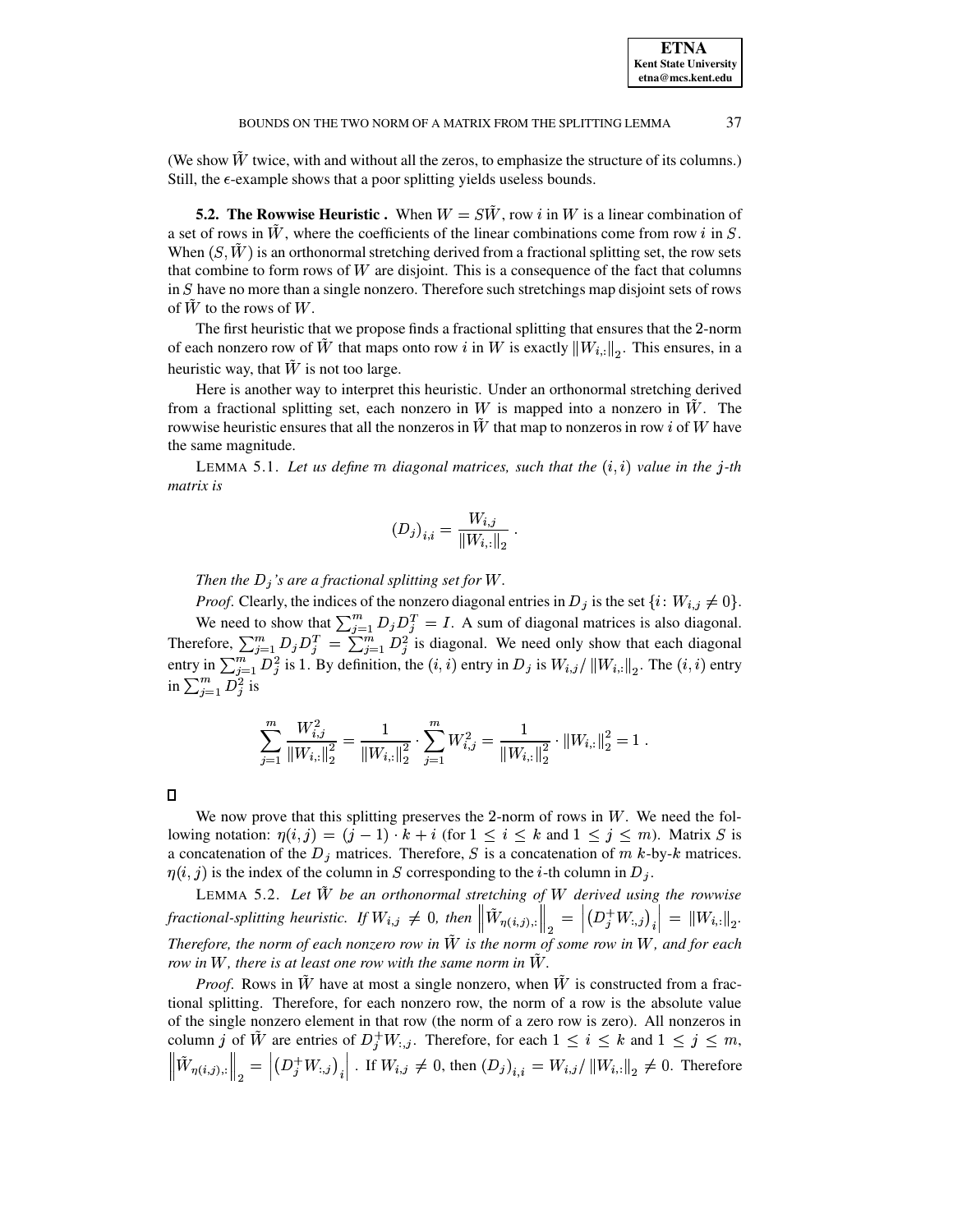$\left(D_j^+\right)_{i,i} = \left\|W_{i,:}\right\|_2/W_{i,j}$  and thus:

$$
(D_j^+ W_{:,j})_i = (D_j^+)_{i,i} \cdot W_{i,j} = \frac{\|W_{i,:}\|_2}{W_{i,j}} \cdot W_{i,j} = \|W_{i,:}\|_2.
$$

This proves the lemma, because

$$
\left\| \tilde{W}_{\eta(i,j),:} \right\|_2 = \left| (D_j^+ W_{:,j})_i \right| = \left\| W_{i,:} \right\|_2.
$$

 $\Box$ 

 $\Box$ 

<span id="page-10-0"></span>We now prove a new bound on  $||W||_2$ , a bound which we later show has a useful combinatorial interpretation.

LEMMA 5.3. *Let* <sup>U</sup> *be a* ¤*-by-*¡ *real matrix. Then*

$$
\left\|W\right\|_2^2 \leq \max_j \sum_{i \colon W_{i,j} \neq 0} \left\|W_{i,:}\right\|_2^2 = \max_j \sum_{i \colon W_{i,j} \neq 0} \sum_{c=1}^m W_{i,c}^2 \; .
$$

Proof. We stretch W orthonormally using the rowwise fractional-splitting heuristic. Then  $\|W\|_2^2 \leq \|W\|_2^2$ , and the columns of  $W$  are orthogonal, so

.

$$
\left\|\tilde{W}\right\|_{2}^{2} = \max_{j} \left\|\tilde{W}_{:,j}\right\|_{2}^{2}.
$$
  
All that remains to show is that 
$$
\left\|\tilde{W}_{:,j}\right\|_{2}^{2} = \sum_{i} \sum_{w_{i,j} \neq 0} \sum_{c=1}^{m} W_{i,c}^{2}.
$$

$$
\left\|\tilde{W}_{:,j}\right\|_{2}^{2} = \left\|D_{j}^{+} W_{:,j}\right\|_{2}^{2}
$$

$$
= \sum_{i=1}^{k} \left(D_{j}^{+} W_{:,j}\right)_{i}^{2}
$$

$$
= \sum_{i} \sum_{w_{i,j} \neq 0} \left\|W_{i,:}\right\|_{2}^{2}.
$$

 $\Box$ 

<span id="page-10-1"></span>The last equality is by lemma [5.2.](#page-9-0)

<sup>Ð</sup> <sup>Ð</sup>

LEMMA 5.4. *Let* <sup>U</sup> *be a* ¤*-by-*¡ *real matrix. Then*

$$
||W||_2^2 \leq \max_i \sum_{j \colon W_{i,j} \neq 0} ||W_{:,j}||_2^2 = \max_i \sum_{j \colon W_{i,j} \neq 0} \sum_{r=1}^k W_{r,j}^2.
$$

*Proof.* The previous lemma, applied to  $W<sup>T</sup>$ , proves the claim, since  $||W<sup>T</sup>||_2 = ||W||_2$ .

**5.3. A Combinatorial Interpretation and the Spielman-Teng Bound.** Given a symmetric-product-support triplet  $(U, V, W)$ , a column of W can be viewed as an embedding of a column of U into the columns of V, since  $U_{:,j} = VW_{:,j}$ . The nonzero elements in the column of  $W$  specify a *generalized path* in  $V$  that supports the column in  $U$ . When  $U$  and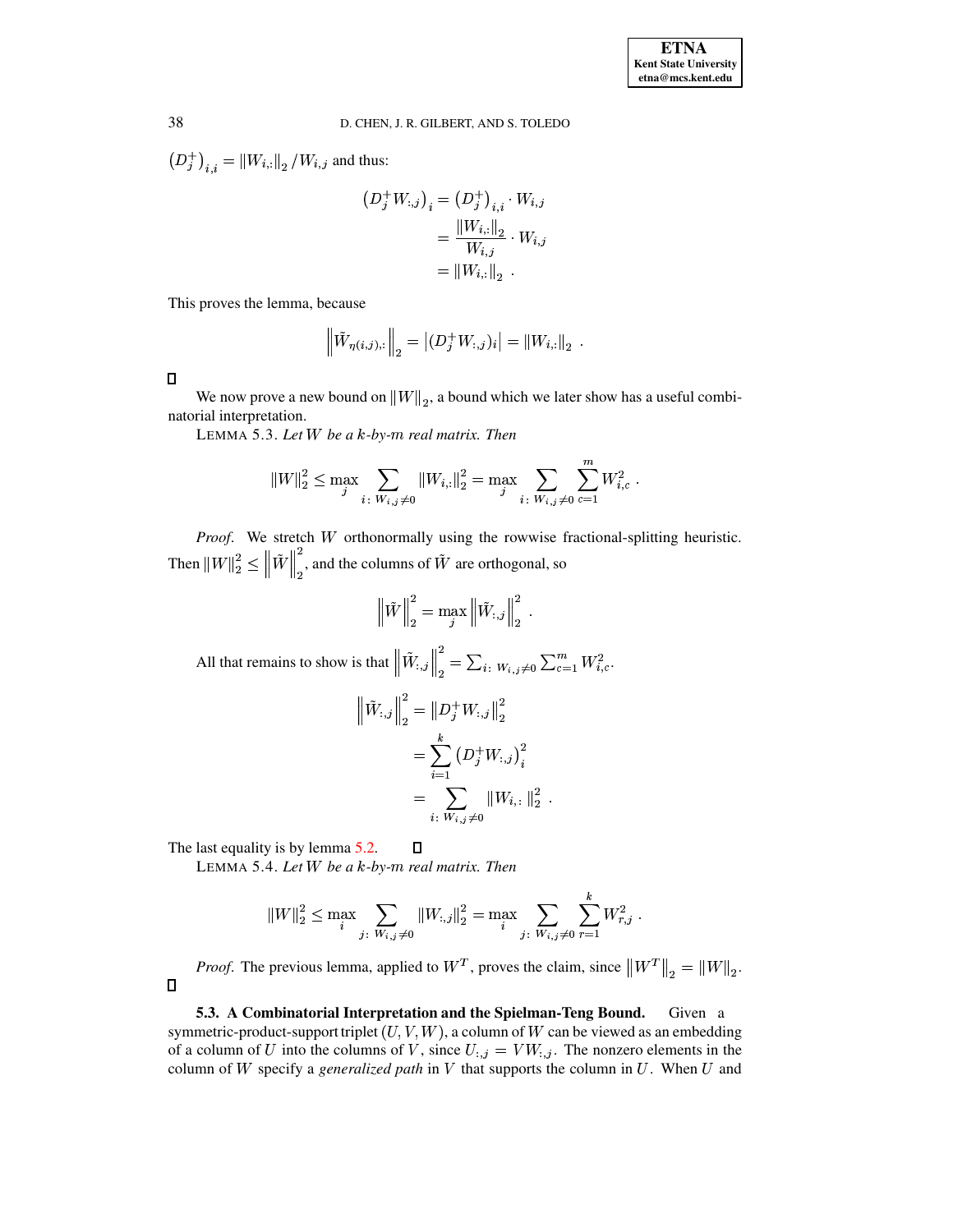| <b>ETNA</b>                  |
|------------------------------|
| <b>Kent State University</b> |
| etna@mcs.kent.edu            |

39

V have at most two nonzeros per column, (that is,  $UU^T$  and  $VV^T$  have factor-width 2), they can be viewed as the weighted incidence matrices of  $G_{UU^T}$  and  $G_{VV^T}$ . In that case, a generalized path defined by a column of  $W$  is, indeed, an edge set, although this edge set may not form a simple path. We now define the dilation of a path that supports a column of U, and the congestion caused by the paths that utilize a column of  $V$ .

DEFINITION 5.5. Let  $(U, V, W)$  be a symmetric-product-support triplet. We say that *column i in V* supports *column j in U if*  $W_{i,j} \neq 0$ . The 2-dilation of a column j in U is

$$
dil_2(U, V, W, j) = dil_2(j) = ||W_{:,j}||_2^2
$$

The 2-congestion of a column  $i$  in  $V$  is

$$
cong_2(U, V, W, i) = cong_2(i) = ||W_{i,:}||_2^2
$$
.

<span id="page-11-0"></span>These definitions, together with Lemmas 5.3 and 5.4, give the following results. LEMMA 5.6. Let  $(U, V, W)$  be a symmetric-product-support triplet. Then

$$
||W||_2^2 \le \max_j \sum_{i \text{ supports } j} \text{cong}_2(i) .
$$

<span id="page-11-1"></span>The next lemma is a special case of the Spielman-Teng Support Theorem [14, Theorem 2.1. Their proof technique, however, is different. The result stated in Lemma 5.6 is, to the best of our knowledge, new.

LEMMA 5.7. Let  $(U, V, W)$  be a symmetric-product-support triplet. Then

$$
||W||_2^2 \leq \max_i \sum_{i \text{ supports } j} \, dil_2(j) \, .
$$

**5.4. The Frobenius Heuristic.** Another approach to fractionally splitting  $W$  is to minimize the Frobenius norm of  $W$ . The Frobenius heuristic defines  $m$  diagonal matrices, such that the  $(i, i)$  value in the j-th matrix is

$$
(D_j)_{i,i} = \frac{\sqrt{|W_{i,j}|}}{\sqrt{\sum_{c=1}^m |W_{i,c}|}}
$$

LEMMA 5.8. The preceding definition of the  $D_j$ 's defines a fractional splitting set.<br>Proof. As in Lemma 5.1, we need to prove that  $\sum_{j=1}^{m} D_j D_j^T = I$ . Matrix  $\sum_{j=1}^{m} D_j D_j^T = \sum_{j=1}^{m} D_j^2$ , being the sum of diagonal diagonal entry in  $\sum_{j=1}^{m} D_j^2$  is 1. By definition, the  $(i, i)$  entry in  $D_j$  is  $\sqrt{|W_{i,j}|}/\sqrt{\sum_{c=1}^{m} |W_{i,c}|}$ .<br>The  $(i, i)$  entry in  $\sum_{j=1}^{m} D_j^2$  is

$$
\sum_{j=1}^m \frac{|W_{i,j}|}{\sum_{c=1}^m |W_{i,c}|} = \frac{1}{\sum_{c=1}^m |W_{i,c}|} \cdot \sum_{j=1}^m |W_{i,j}| = 1.
$$

<span id="page-11-2"></span> $\Box$ 

LEMMA 5.9. The Frobenius heuristic minimizes  $\|\tilde{W}\|_{E}$  over all fractional splittings of W.

*Proof.* We prove the lemma in two steps. We first show that the minimization problem can be broken up into  $k$  separate problems, each involving one row of  $S$  and one row of  $W$ .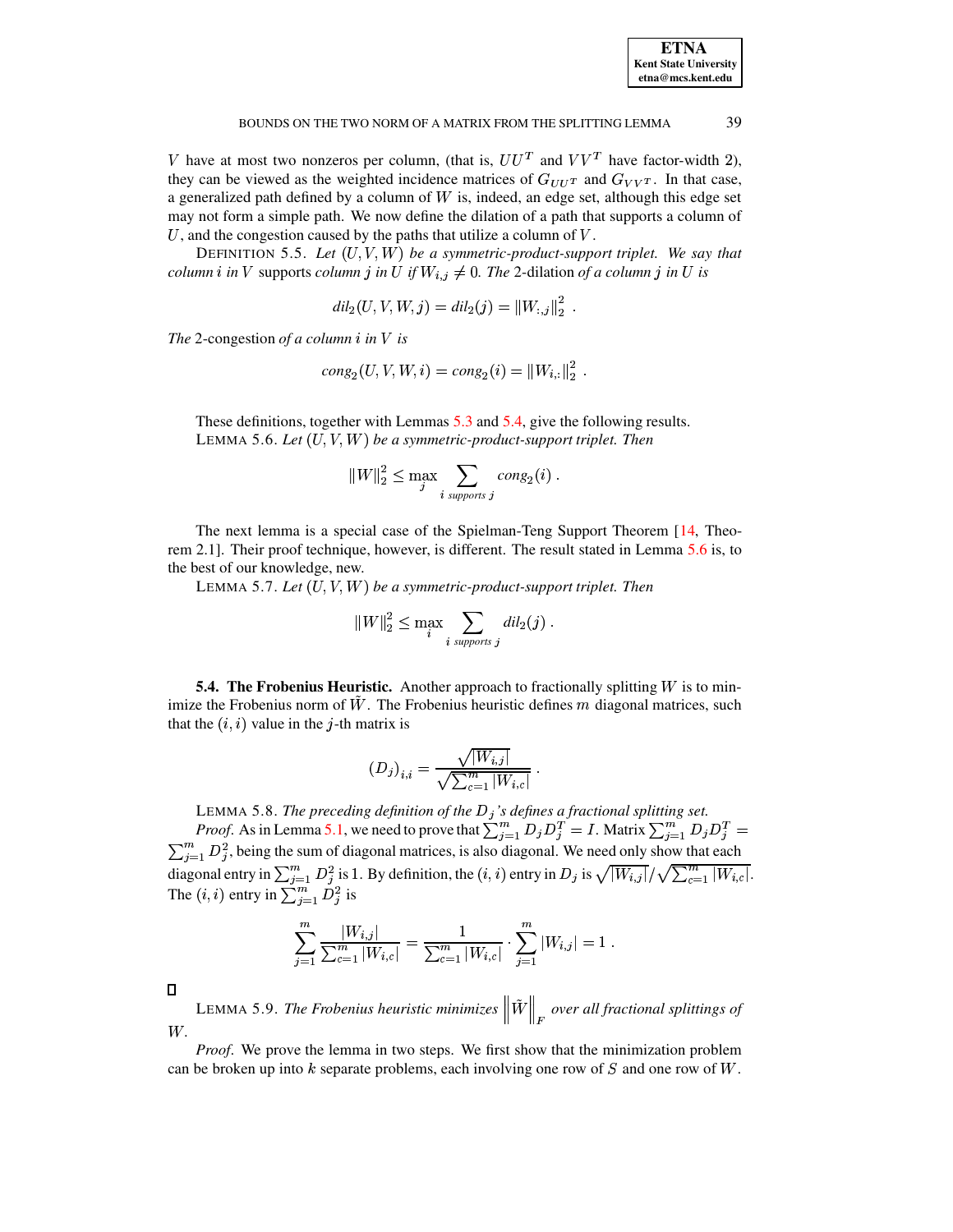We then show that the Frobenius heuristic minimizes the contribution of each row to  $||W||_F$ , <sup>Ð</sup> <sup>Ð</sup> and is, hence, an optimal Frobenius-norm minimization strategy.

The nonzero elements of  $\tilde{W}$  are the nonzero elements of the vectors  $D_j^+W_{:,j}$  for  $j=$  $1,\ldots,m$ . The *i*-th element of the vector  $D_j^+W_{:,j}$  is  $(D_j^+)_{i,j}W_{i,j}$ . If  $W_{i,j} = 0$  then  $(D_j^+)_{i,j} W_{i,j} = 0$ , otherwise  $(D_j^+)_{i,j} W_{i,j} = W_{i,j}/(D_j)_{i,i}$ .

Therefore, the Frobenius norm of  $W$  is

$$
\left\| \tilde{W} \right\|_F^2 = \sum_{j=1}^m \sum_{i: W_{i,j} \neq 0} \left( \frac{W_{i,j}}{(D_j)_{i,i}} \right)^2.
$$

In this double sum, the outer summation is over columns of  $\tilde{W}$ , and inner summation is over the nonzeros in a particular column. Each nonzero of  $W$  appears exactly once in the summation. We can change the order of summation so that we sum over rows of  $W$ .

<span id="page-12-0"></span>
$$
\left\| \tilde{W} \right\|_{F}^{2} = \sum_{i=1}^{k} \sum_{\substack{j=1 \ y_{i,j} \neq 0}}^{m} \left( \frac{W_{i,j}}{(D_{j})_{i,i}} \right)^{2} .
$$
 (5.1)

To minimize the Frobenius norm, we minimize this sum subject to the constraints

$$
\sum_{\substack{j=1 \ y_i,j \neq 0}}^{m} (D_j)_{i,i}^2 = 1 \text{ for all } i = 1, \dots, k .
$$

Since we have a separate constraint for each one of the inner sums in Equation [5.1](#page-12-0) (for each row of  $W$ ), the global minimum of the Frobenius norm is achieved when each one of the inner sums is minimized.

We now turn to the second part of the proof, showing that the heuristic does minimize each inner sum. The inner sum minimization is equivalent to finding the vector  $(x_1, \ldots, x_m)$ that minimizes  $\sum_{i=1}^{m} (c_i/x_i)^2$  subject to  $\sum_{i=1}^{m} x_i^2 = 1$ . The vector c corresponds to the nonzero elements in the *i*th row of W and the vector  $x$  to the corresponding elements of  $S$ . We prove by induction on m that the minimum is  $(\sum c_i)^2$  and that it is achieved at

$$
x_i = \frac{\sqrt{|c_i|}}{\sqrt{\sum_{j=1}^m |c_j|}}.
$$

The inductive claim is actually slightly stronger. We prove that when the constraint is replaced by  $\sum_{i=1}^m x_i^2 = z$  for some  $z > 0$ , the minimum is  $z^{-1} (\sum c_i)^2$  and that it is achieved at

$$
x_i = \frac{\sqrt{z |c_i|}}{\sqrt{\sum_{j=1}^m |c_j|}}.
$$

For  $m = 1$  the only choice for  $x_1$  is  $x_1 = \sqrt{z}$  and it is easy to verify that the claim holds. Assume that the claim holds for  $m-1$ . For any value of  $0 \lt x_m \lt \sqrt{z}$ , the minimum of the sum  $\sum_{i=1}^{m-1} (c_i/x_i)^2$  su  $b_{i=1}^{m-1} (c_i/x_i)^2$  subject to  $\sum_{i=1}^{m-1} x_i^2 = z - 1$  $b_{i=1}^{m-1} x_i^2 = z - x_m^2$  is, by the inductive claim,  $(z - 1)$  $(x_m^2)^{-1}$   $\left(\sum_{i=1}^{m-1} c_i\right)^2$ . The t  $\binom{m-1}{i}$  c<sub>i</sub>). The total minimization problem, then, is to minimize

$$
f\left(x_m\right) = \frac{\left(\sum_{i=1}^{m-1} c_i\right)^2}{\left(z - x_m^2\right)} + \frac{c_m^2}{x_m^2}
$$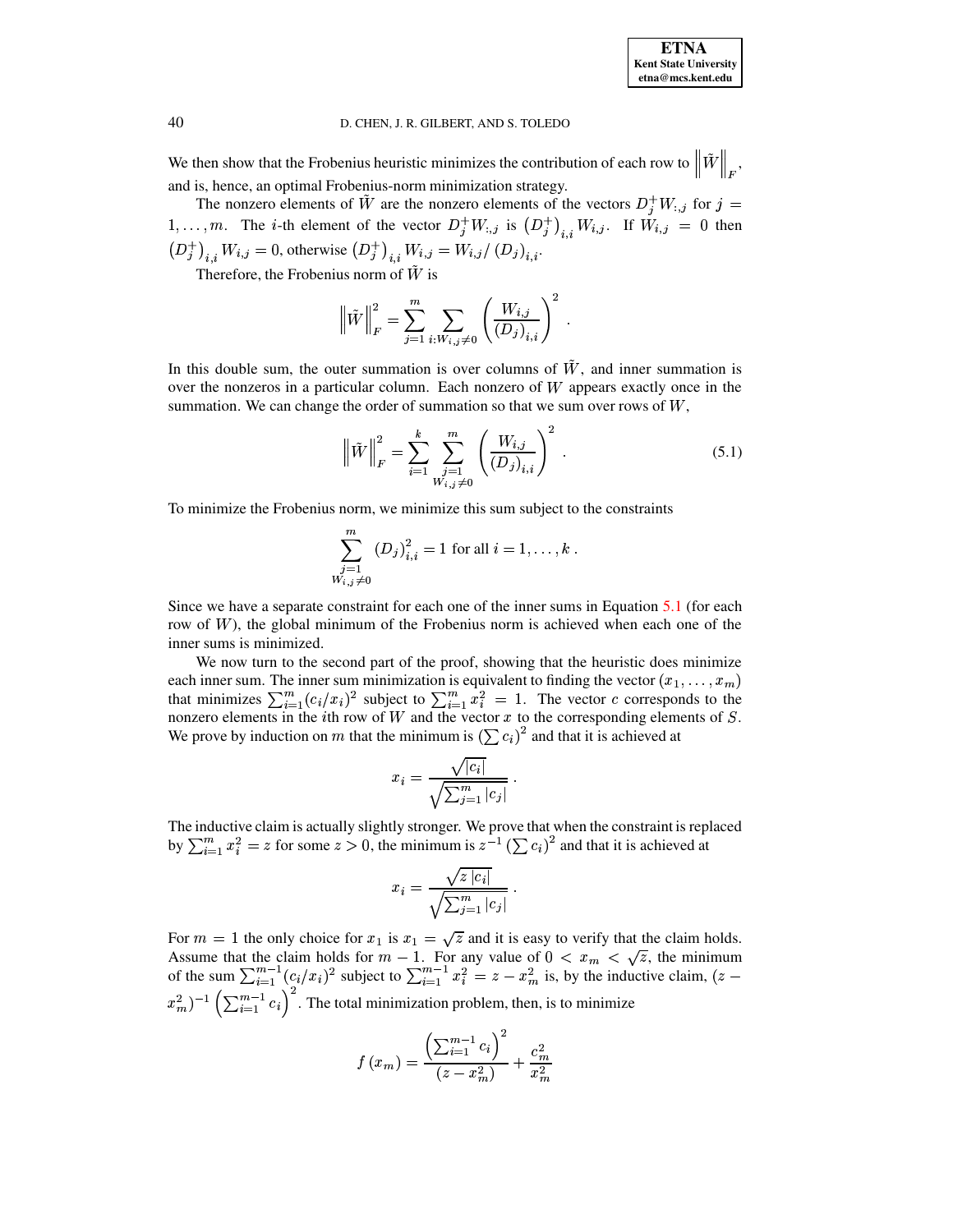#### 41 BOUNDS ON THE TWO NORM OF A MATRIX FROM THE SPLITTING LEMMA

subject to  $0 < x_m < \sqrt{z}$ . The derivative of this objective function with respect to  $x_m^2$  is

$$
\frac{\partial f}{\partial (x_m^2)} = \frac{\left(\sum_{i=1}^{m-1} c_i\right)^2}{\left(z - x_m^2\right)^2} - \frac{c_m^2}{\left(x_m^2\right)^2}
$$

It is easy to verify that the derivative vanishes at

$$
x_m = \frac{\sqrt{z \, |c_m|}}{\sqrt{\sum_{j=1}^m |c_j|}} \, .
$$

Clearly, this value of  $x_m$  satisfies  $0 < x_m < \sqrt{z}$ , so it solves the constrained minimization problem. Given this value of  $x_m$ , we have

$$
(z - x_m^2) = z \left( \frac{\sum_{j=1}^{m-1} |c_j|}{\sum_{j=1}^m |c_j|} \right)
$$

By induction, for  $i < m$ , the optimal value of  $x_i$  under the constraint  $\sum_{i=1}^{m-1} x_i^2 = z - x_m^2$  is achieved at

$$
x_i = \frac{\sqrt{(z - x_m^2) |c_i|}}{\sqrt{\sum_{j=1}^{m-1} |c_j|}} = \frac{\sqrt{z |c_i|}}{\sqrt{\sum_{j=1}^{m} |c_j|}}.
$$

This concludes the inductive claim and the entire proof. □

An alternative way to prove the second part of the proof, proposed by Dan Spielman, uses Lagrange multipliers.

*Proof.* The proof that the minimization problem can be broken into  $k$  independent subproblems is the same as in the first proof. We now show that  $x_i = \sqrt{|c_i|} \sum_j |c_j|$  is a minimizer of  $\sum_{j=1}^{m} (c_j/x_j)^2$  subject to  $\sum_{j=1}^{m} x_j^2 = 1$ .<br>Let  $f(x_1, ..., x_m, \lambda) = \sum_{j=1}^{m} \left(\frac{c_j}{x_j}\right)^2 + \lambda \left(\sum_{j=1}^{m} x_j^2 - 1\right)$ . The minimizer satisfies  $\begin{array}{rcl} 0&=&\frac{\partial f}{\partial x_i}&=&-2\cdot\frac{c_i^2}{x_i^3}+2\lambda x_i\ ,\\ 0&=&\frac{\partial f}{\partial\lambda}&=&\sum_{j=1}^mx_j^2-1\ . \end{array}$ 

It follows that  $c_i^2 = \lambda x_i^4$ , therefore  $x_i^2 = |c_i| / \sqrt{\lambda}$ . Since  $\sum_{j=1}^m x_j^2 = 1$  it follows that

$$
\frac{\sum_{j=1}^{m} \frac{|c_j|}{\sqrt{\lambda}}}{\frac{1}{\sqrt{\lambda}} \sum_{j=1}^{m} |c_j|} = \frac{1}{\sqrt{\lambda}}
$$
  

$$
\sqrt{\lambda} = \sum_{j=1}^{m} |c_j|
$$

Since  $x_i^2 = |c_i| / \sqrt{\lambda}$  it follows that

$$
x_i^2 = \frac{|c_i|}{\sum_{j=1}^m |c_j|}.
$$

and thus

$$
x_i = \frac{\sqrt{|c_i|}}{\sqrt{\sum_{j=1}^m |c_j|}} .
$$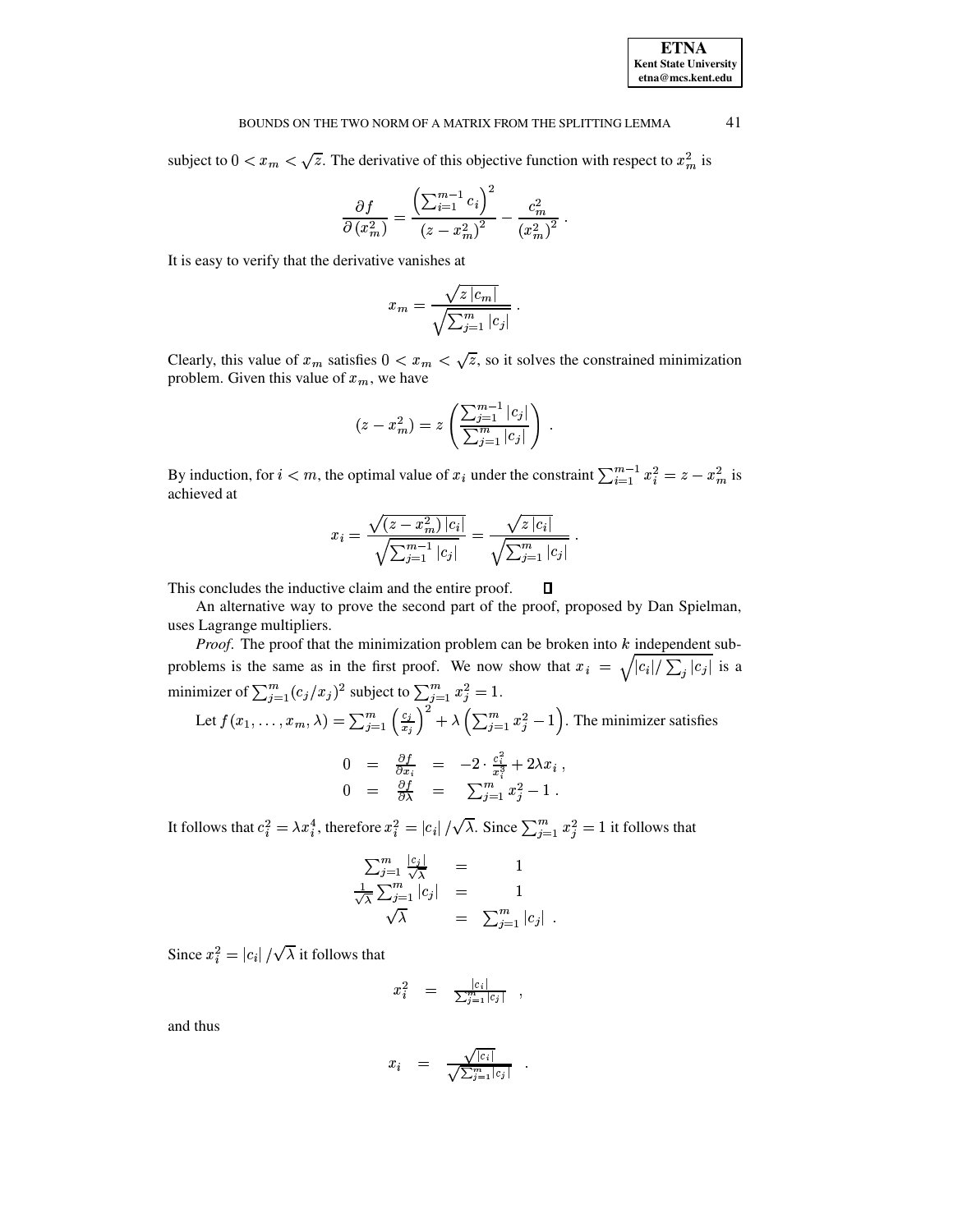$\Box$ 

Like the rowwise heuristic, the Frobenius heuristic also produces new algebraic bounds on  $||W||_2$ . These bounds and their proofs were discovered by Dan Spielman [\[15\]](#page-18-14). Before we state and prove the bounds, we prove an auxiliary result.

<span id="page-14-0"></span>LEMMA 5.10.  $[15]$  Let  $\tilde{W}$  be an orthonormal stretching of W derived using the Frobe- $\begin{aligned} & \textit{nius fractional-splitting heuristic. If}\, W_{i,j} \neq 0, \, \textit{then} \, \left\| W_{\eta(i,j),:} \right\|_2 = \left|\left(D_j^+W_{:,j}\right)_{i}\right| = \sqrt{\sum_{i=1}^m |W_{i,i}|}. \end{aligned}$ at-splitting heuristic. If  $W_{i,j} \neq 0$ , then  $\left\|W_{\eta(i,j),:}\right\|_2 = \left|\left(D_j^{\top} W_{:,j}\right)_i\right| = \sqrt{|W_{i,j}|}.$  $\sqrt{\sum_{c=1}^{m}|W_{i,c}|}$ .

*Proof.* As in lemma [5.2,](#page-9-0) for each  $1 \leq i \leq k$  and  $1 \leq j \leq m$ ,  $\left\|W_{\eta(i,j),:}\right\|_2 =$  $\|\cdot\|_2$  $\left(\begin{matrix}D_j^+&\cdots&D_i^+\\D_i^+&\cdots&D_i^-\end{matrix}\right)_{i,j}=\sqrt{\sum_j^+}$ If  $W_{i,j} \neq 0$ , then  $(D_j)_{i,j} = \sqrt{|W_{i,j}|}/\sqrt{\sum_{c=1}^m |W_{i,c}|} \neq 0$ . Therefore  $(D_j^* W_{i,j}^*)_{i,j} : \frac{1}{W} \cdot \frac{1}{W} \cdot \frac{1}{W} \cdot \frac{1}{W}$ , when  $(D_j^*)_{i,i} :$ <br> $(D_j^*)_{i,j} = \sqrt{\sum_{c=1}^m |W_{i,c}|} / \sqrt{|W_{i,j}|}$  and thus:

$$
(D_j^+ W_{:,j})_i = (D_j^+)_{i,i} \cdot W_{i,j}
$$
  
= 
$$
\frac{\sqrt{\sum_{c=1}^m |W_{i,c}|}}{\sqrt{|W_{i,j}|}} \cdot W_{i,j}
$$
  
= 
$$
\sqrt{|W_{i,j}|} \cdot \sqrt{\sum_{c=1}^m |W_{i,c}|}.
$$

This proves the lemma, because each row of  $\tilde{W}$  has at most a single nonzero, so

$$
\left\|\tilde{W}_{\eta(i,j),:}\right\|_2 = \left|(D_j^+W_{:,j})_i\right| = \sqrt{|W_{i,j}|}\cdot \sqrt{\sum_{c=1}^m |W_{i,c}|}\ .
$$

<span id="page-14-1"></span>

We now state and prove new bounds on  $||W||_2$ .

LEMMA 5.11.  $[15]$  *Let W be a k*-*by-m matrix. Then* 

$$
||W||_2^2 \leq \max_j \sum_{i: W_{i,j} \neq 0} |W_{i,j}| \cdot \left(\sum_{c=1}^m |W_{i,c}|\right) .
$$

*Proof.* We stretch W orthonormally using the Frobenius fractional-splitting heuristic. Then  $\|W\|_2^2 \leq \|W\|_2^2$ , and the columns of  $W$  are orthogonal, so <sup>Ð</sup> <sup>Ð</sup>

$$
\left\|\tilde{W}\right\|_2^2=\max_j\left\|\tilde{W}_{:,j}\right\|_2^2\;.
$$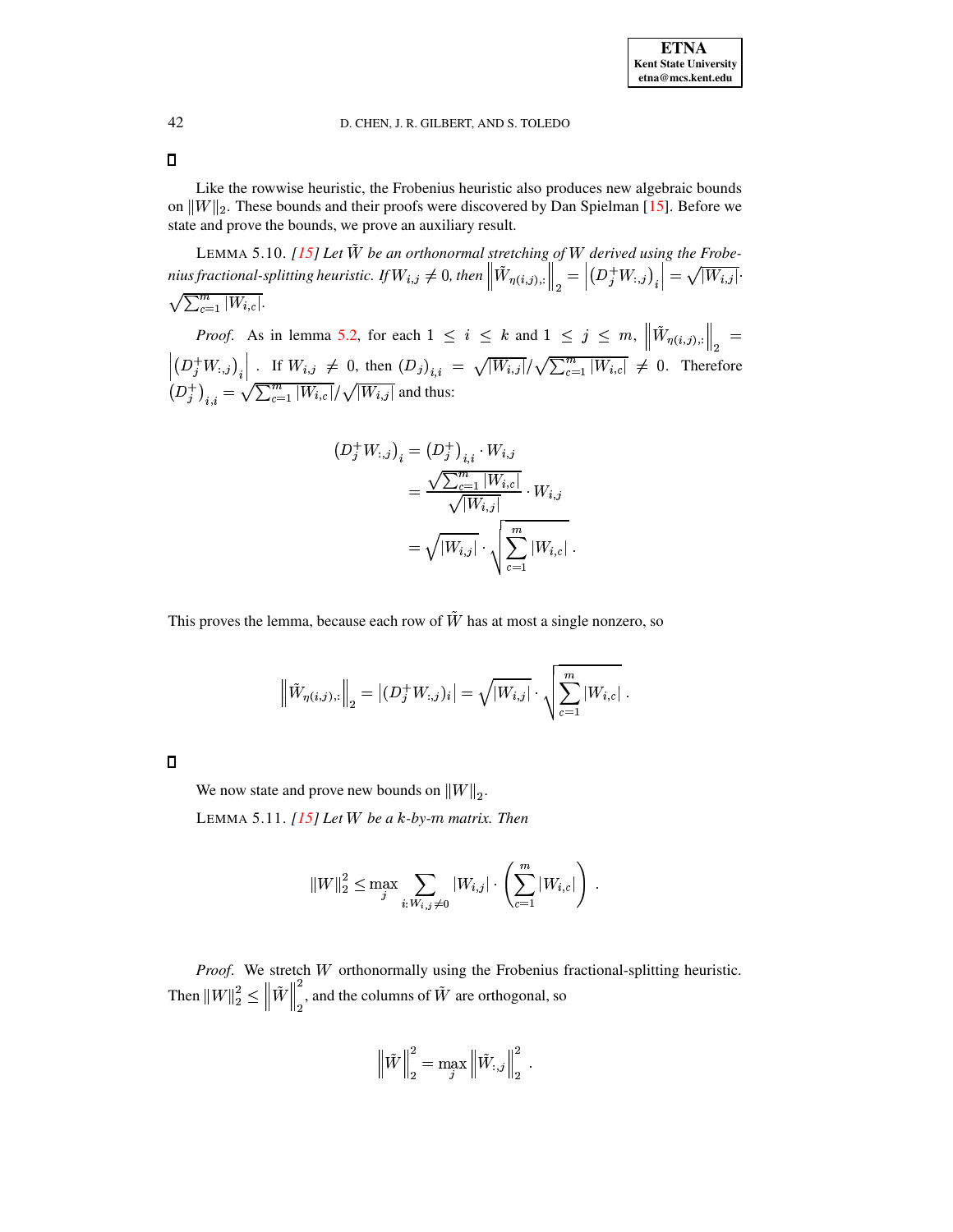

#### 43 BOUNDS ON THE TWO NORM OF A MATRIX FROM THE SPLITTING LEMMA

All that remains to show is that  $\left\|\tilde{W}_{:,j}\right\|_2^2 = \sum_{i:W_{i,j}\neq 0} |W_{i,j}| \cdot (\sum_{c=1}^m |W_{i,c}|)$ . We have

$$
\left\| \tilde{W}_{:,j} \right\|_2^2 = \left\| D_j^+ W_{:,j} \right\|_2^2
$$
  
=  $\sum_{i=1}^k \left( D_j^+ W_{:,j} \right)_i^2$   
=  $\sum_{i=1}^k |W_{i,j}| \cdot \left( \sum_{c=1}^m |W_{i,c}| \right)$   
=  $\sum_{i: W_{i,j} \neq 0} |W_{i,j}| \cdot \left( \sum_{c=1}^m |W_{i,c}| \right).$ 

<span id="page-15-1"></span>The equality of the second and third lines is by lemma 5.10.  $\Box$ 

LEMMA 5.12.  $[15]$  Let W be a k-by-m matrix. Then

$$
||W||_2^2 \leq \max_i \sum_{j: W_{i,j} \neq 0} |W_{i,j}| \cdot \left(\sum_{r=1}^k |W_{r,j}|\right) .
$$

*Proof.* The previous lemma, applied to  $W^T$ , proves the claim, since  $\|W^T\|_2 = \|W\|_2$ .  $\Box$ 

The bounds in lemmas 5.3 and 5.11 are structurally similar. Both bound  $||W||_2^2$  using an expression of the form

$$
|W\|_2^2 \leq \max_j \sum_{i: W_{i,j} \neq 0} \sum_{c=1}^m g(W_{i,j}, W_{i,c}) .
$$

In lemma 5.3 we have  $g(W_{i,j}, W_{i,c}) = W_{i,c}^2$  and in lemma 5.11 we have  $g(W_{i,j}, W_{i,c}) = |W_{i,j}| \cdot |W_{i,c}|$ . In both cases the maximum is over sums of functions of the same nonzero elements of  $W$ . A similar relationship exists between lemmas  $5.4$  and  $5.12$ .

We note that there exist matrices  $W$  for which applying the Frobenius heuristic gives a smaller  $\left\| \tilde{W} \right\|_2$  than the rowwise heuristic, and that there are matrices for which the rowwise heuristic gives a smaller  $\|\tilde{W}\|_{\Omega}$ . In general, neither of the two is an optimal 2-norm minimization strategy.

<span id="page-15-2"></span><span id="page-15-0"></span>6. Gram Bounds on the Two Norm. In this section we suggest two additional bounds on the 2-norm of  $W$ . In one particular case, these two bounds are equivalent to the bounds proved in Lemmas 5.6 and 5.7.

LEMMA 6.1. For any matrix W,

$$
||W||_2^2 \le ||WW^T||_1 = ||WW^T||_{\infty}
$$

*Proof.* For all matrices  $W$ ,  $||W||_2^2 = ||WW^T||_2$ . For any matrix  $A$ , we have  $||A||_2^2 \le ||A||_1 ||A||_\infty$ . In particular,  $||WW^T||_2^2 \le ||WW^T||_1 ||WW^T||_\infty$ . Since  $WW^T$  is symmetric,  $||WW^T||_1 = ||WW^T||_\infty$ . This concludes the proof.  $\s$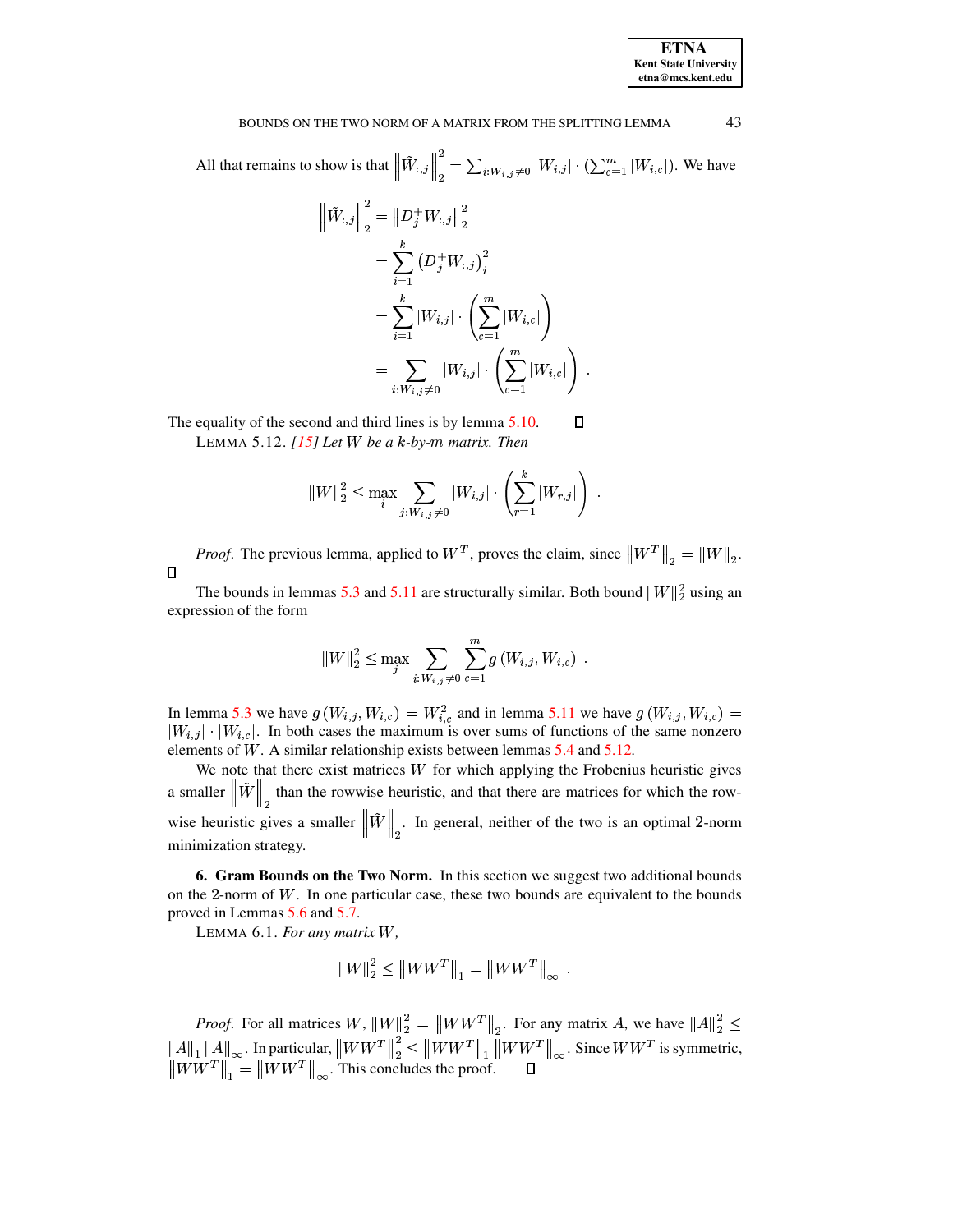Similarly, LEMMA 6.2. *For any matrix* <sup>U</sup>*,*

$$
||W||_2^2 \leq ||W^T W||_1 = ||W^T W||_{\infty}.
$$

Consider the case where  $A$  and  $B$  are symmetric and diagonally-dominant matrices, and the weights of all the edges in  $A$ 's and  $B$ 's underlying graphs are 1. Given an embedding of the edges of A into simple paths in B, all the entries of W are either 0, 1 or  $-1$ . In this case, the dilation of an edge is exactly the length of its supporting path. It is easy to see that, in this case, the  $\|WW^T\|_1$  bound is the same as the bound given in lemma [5.7.](#page-11-1) Similarly, the  $\frac{1}{2}$  bound is the same as the bound in lemma [5.6.](#page-11-0)

 $\frac{1}{\ln 1}$  and  $\frac{1}{\ln 2}$  of the two morm bounds given in this section are not In more complex cases, however, the two norm bounds given in this section are not equivalent to the bounds in Lemmas [5.6](#page-11-0) and [5.7.](#page-11-1)

<span id="page-16-0"></span>**7. An Example.** The example that we present in this section shows that the new norm bound given in Lemma [5.6](#page-11-0) is sometimes asymptotically tighter than all the other norm bounds that we are aware of. In this example, Lemma [5.6](#page-11-0) tightly bounds the two norm, while all the other bounds are asymptotically loose. In particular, the  $||W||_F$ -norm bound, the  $\|W\|_1 \|W\|_\infty$ -norm bound, the  $\|WW^T\|_1$ -norm bound and its equivalents, and the bound in <sup>Ð</sup> <sup>Ð</sup> Lemma [5.4](#page-10-1) are all loose.

Consider the 1-by-2 block matrix  $W = (W'|I)$ , where I is the  $(2m + 3)$ -by- $(2m + 3)$ identity for some m, and where  $W'$  is the  $(2m + 3)$ -by- $(m + 1)$  matrix

$$
W' = \left( \begin{array}{cccc} \sqrt{m} & 1 & \cdots & 1 \\ \sqrt{m} & & & \\ & \sqrt{m} & & \\ & & \ddots & \\ \sqrt{m} & & \\ & & & \ddots \\ & & & & \sqrt{m} \end{array} \right).
$$

The matrix  $W$  corresponds to an embedding of the edges of the graph shown in Figure [7.1](#page-17-3) onto paths in the same graph, but without the dashed edges. Because the graph without the dashed edges is a tree, each edge in the original graph is supported by exactly one simple path.

We can prove the following norm bounds on  $W$ . We omit the proofs.

- $\bullet$  TW 1.  $= 4m$
- $\|W\|_2^2 = 4m + 1$ .<br>•  $\|W\|_F^2 = 2m^2 + 6m + 3 = \Theta(m^2)$ .
- 
- 
- $\|W\|_1 \|W\|_{\infty} = (\sqrt{m} + m + 1)(3\sqrt{m}) = \Theta(m^{1.5}).$ <br>•  $\|W^T W\|_1 = 3m + (m+3)\sqrt{m} = \Theta(m^{1.5}).$ <br>•  $\|WW^T\|_1 = 4m + 2m\sqrt{m} + 1 = \Theta(m^{1.5}).$
- $\max_j \sum_{i: W_{i,j} \neq 0} ||W_{i,:}||_2^2 = 4m + 3 = \Theta(m).$
- 
- $\max_i \sum_{j: |W_{i,j}\neq 0} ||W_{:,j}||_2^2 = ||W'||_F^2 + 1 = 2m^2 + 4m + 1 = \Theta(m^2).$ <br>•  $\max_i \sum_{i: |W_{i,j}\neq 0} ||W_{i,j}| \cdot (\sum_{i=1}^m ||W_{i,c}||) = \sqrt{m}(\sqrt{m} + m + 1) + 2\sqrt{m}(\sqrt{m} + 1) =$  $\Theta(m^{1.5})$ .

<span id="page-16-1"></span>

De beste beste beste beste beste beste beste beste beste beste beste beste beste beste beste beste beste beste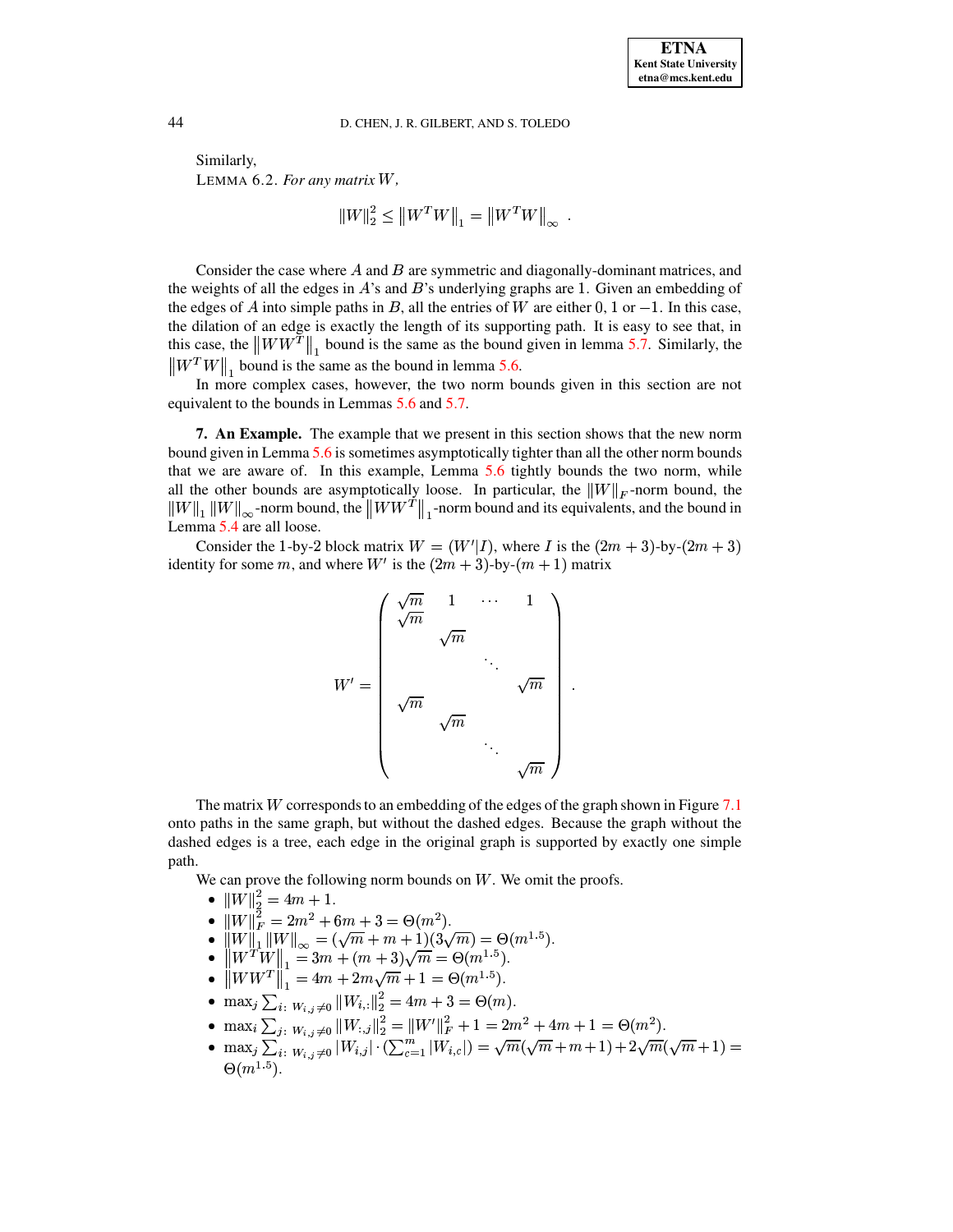

<span id="page-17-3"></span>FIG. 7.1. A weighted graph  $G_{UUT}$  with  $2m + 4$  vertices ( $m + 2$  on the top and  $m + 2$  on the bottom). The dashed edges are in  $G_{UUT}$  but not in  $G_{VVT}$ . The edge weights given are the nonzero coefficients of the corre $s$  *ponding <code>columns</code> of*  $U$  *and*  $V$  *; for example, the edge with weight*  $m$  *corresponds to a column*  $(m, -m, 0, \ldots, 0)^T$  $in U$ .

•  $\max_i \sum_{i: W_i, j \neq 0} |W_{i,j}| \cdot (\sum_{r=1}^k |W_{r,j}|) = \sqrt{m} \cdot 3\sqrt{m} + m(1 + 2\sqrt{m}) + 1 =$  $\Theta(m^{1.5})$ .

For large  $m$ , none of these bounds on the 2-norm are tight, except for one,  $4m + 3$ , which is not only asymptotically tight, but is off by only a small additive constant.

<span id="page-17-1"></span>**8. Conclusions.** We have shown that applying the splitting lemma to the analysis of support-graph preconditioners can be viewed as a mechanism to bound the norm of a matrix W. The mechanism works by orthonormally stretching  $W$  into a larger matrix  $W$  whose  $2$ -norm bounds that of  $W$  but is easier to compute.

In doing so, we have unified the "old-style" support theory, in which the analysis of a preconditioner usually starts by splitting, and the "new-style" support theory, which relies on the symmetric-product-support lemma, usually without splitting.

We also presented six new bounds on the 2-norm of the matrix, given in Lemmas  $5.3, 5.4$  $5.3, 5.4$ , [5.11,](#page-14-1) [5.12,](#page-15-1) [6.1,](#page-15-2) and [6.2.](#page-16-1) One of the four was already given by Spielman and Teng, but not in the form of a norm bound. Four of the new bounds have useful combinatorial interpretations. Special cases of some of our new bounds were previously used to bound the smallest nonzero eigenvalue of Laplacian matrices [\[7,](#page-18-6) [10,](#page-18-7) [11,](#page-18-8) [12,](#page-18-9) [13\]](#page-18-10).

Viewing splitting as a way of bounding  $||W||_2$  using  $||W||_2$  leads to systematic splitting strategies that aim to minimize some other norm of  $\tilde{W}$ . We propose two such strategies in this paper; one is a heuristic which preserves in  $W$  the 2-norm of rows of  $W$ , and another which minimizes the Frobenius norm of  $\tilde{W}$ . Both are analytically and computationally simple.

We have also shown that one of the new bounds can be asymptotically tighter than all the other norm bounds that we are aware of. The problem of ranking the bounds by tightness, or showing that they cannot be ranked, remains open.

**Acknowledgements.** Thanks to the three anonymous referees for numerous corrections, suggestions and comments. Lemmas [5.11](#page-14-1) and [5.12](#page-15-1) were discovered by one of the referees, who turned out to be Dan Spielman; he also suggested the alternative proof of Lemma [5.9.](#page-11-2)

### **REFERENCES**

- <span id="page-17-0"></span>[1] M. BERN, J. R. GILBERT, B. HENDRICKSON, N. NGUYEN, AND S. TOLEDO, *Support-graph preconditioners*, 2001, submitted to SIAM J. Matrix Anal. Appl..
- <span id="page-17-2"></span>[2] E. BOMAN AND B. HENDRICKSON, *On spanning tree preconditioners*. Manuscript, Sandia National Laboratories, 2001.